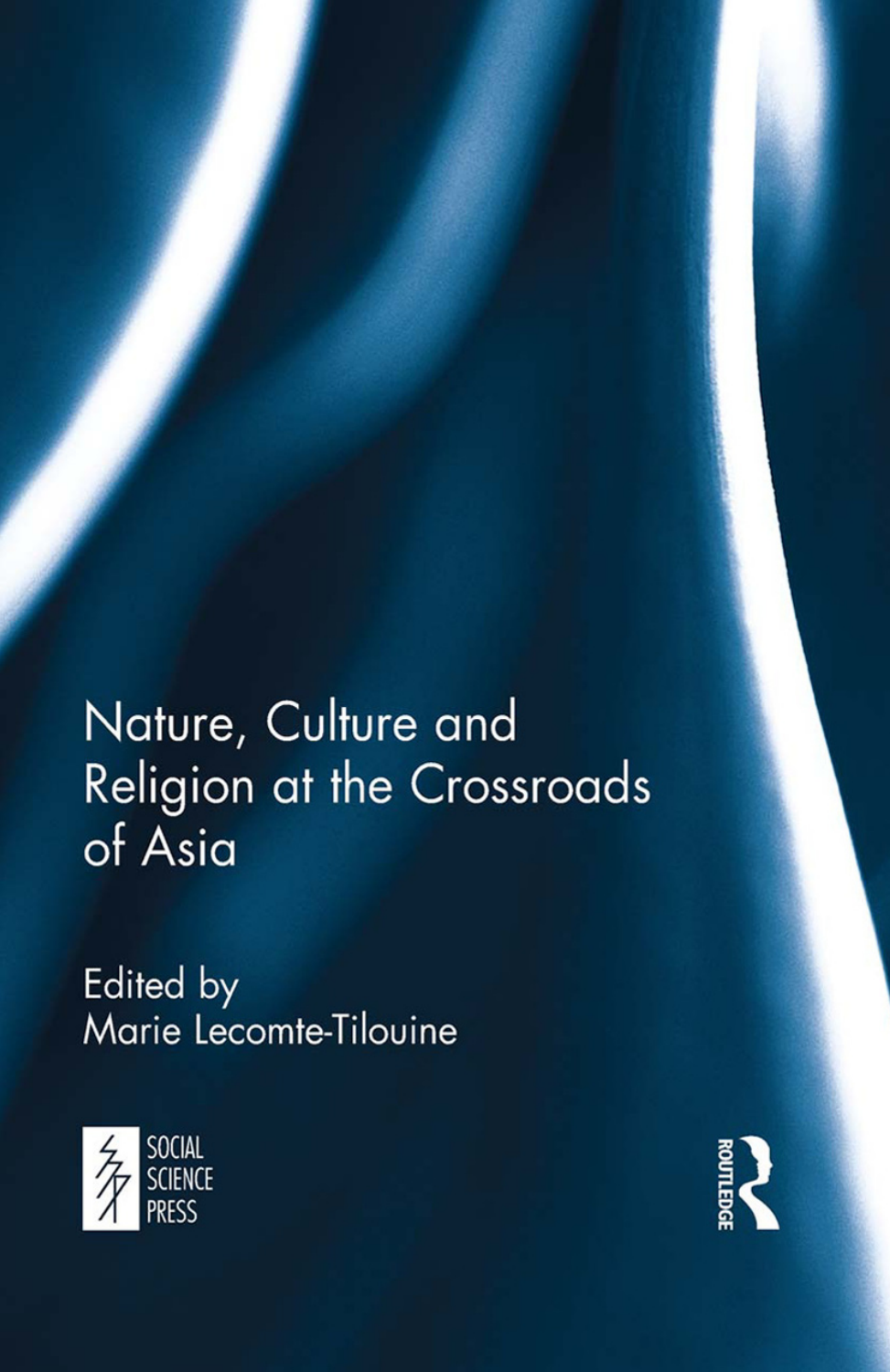Nature, Culture and Religion at the Crossroads of Asia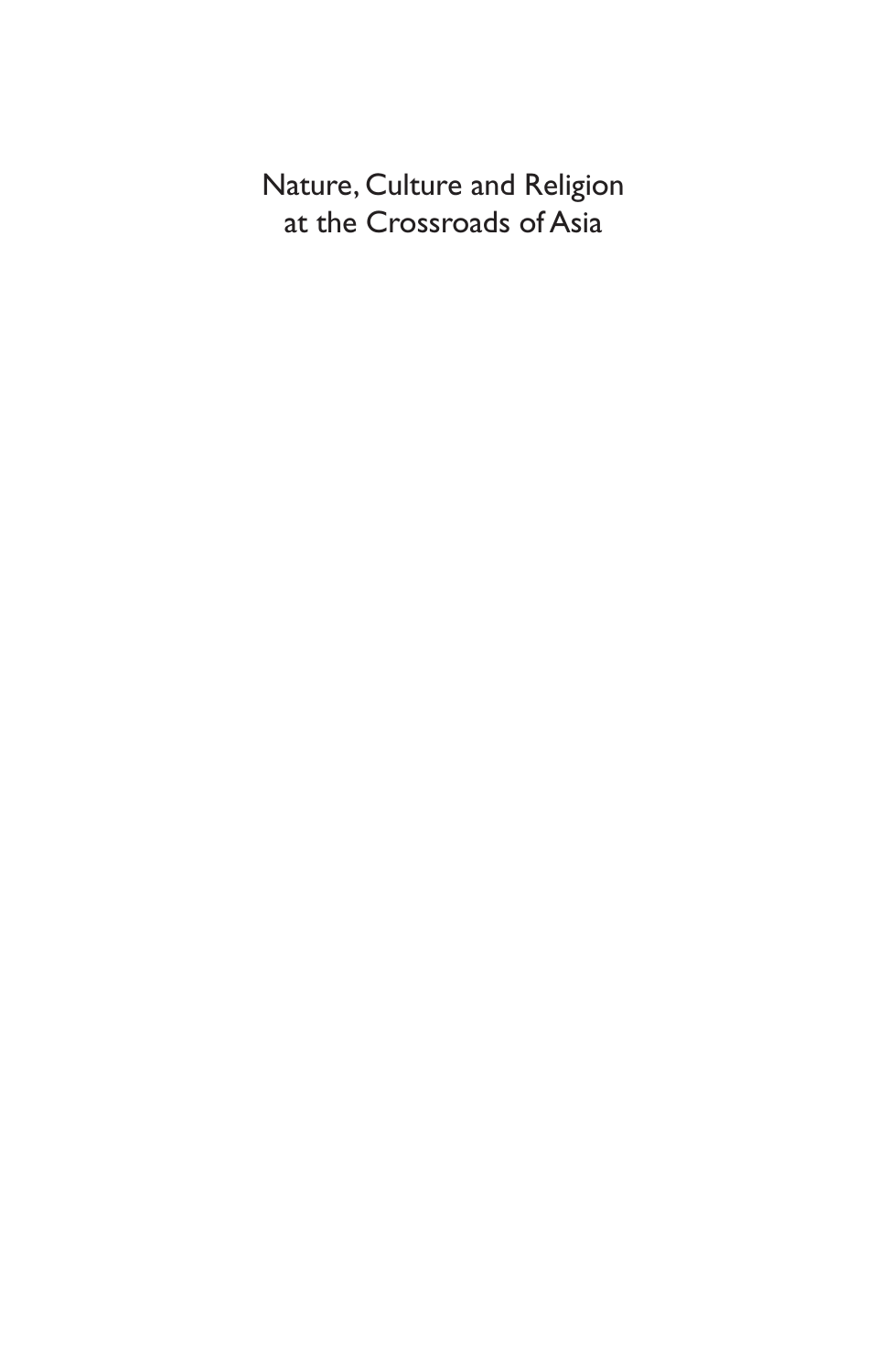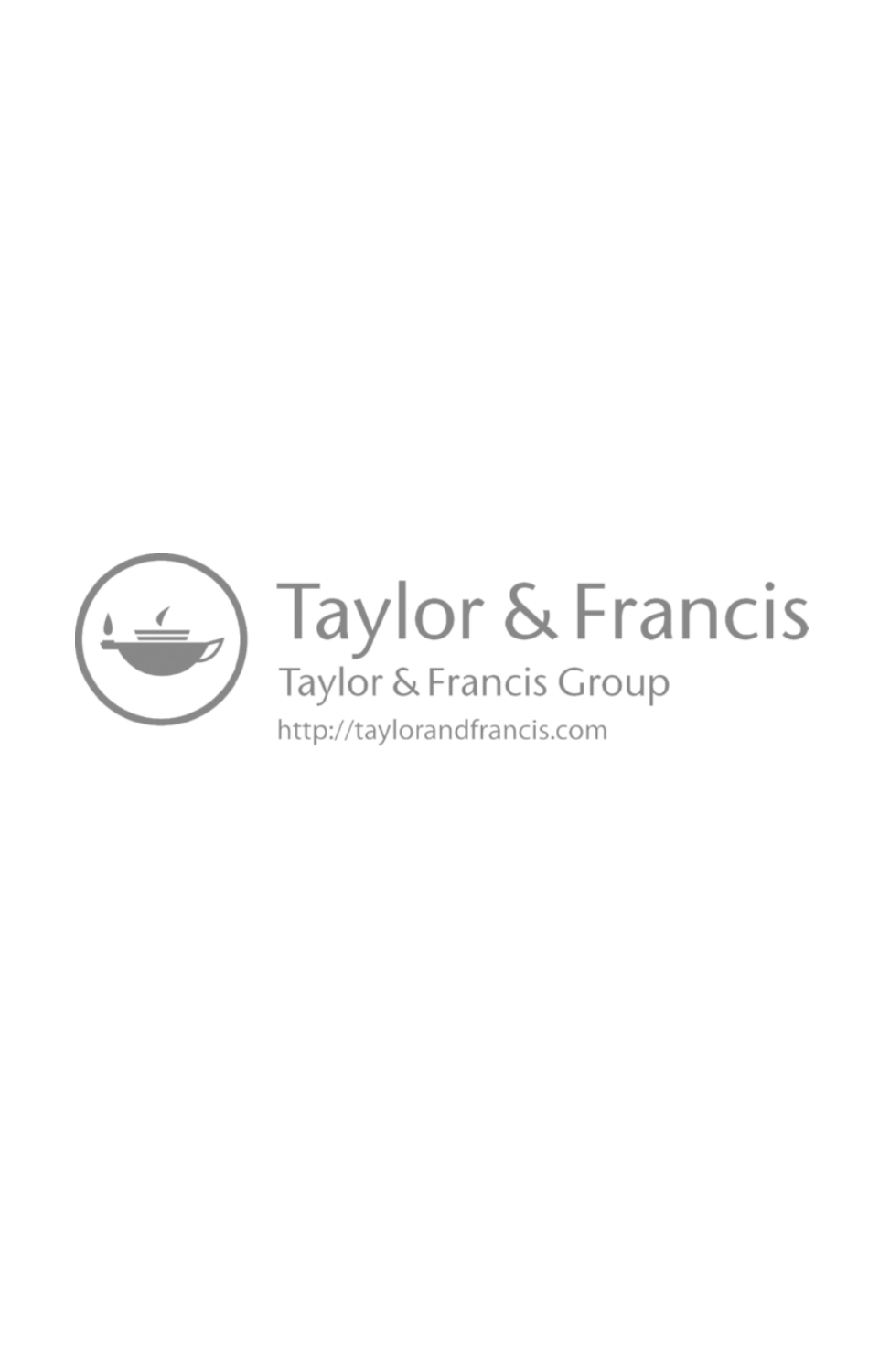# Nature, Culture and Religion at the Crossroads of Asia

Edited by Marie Lecomte-Tilouine

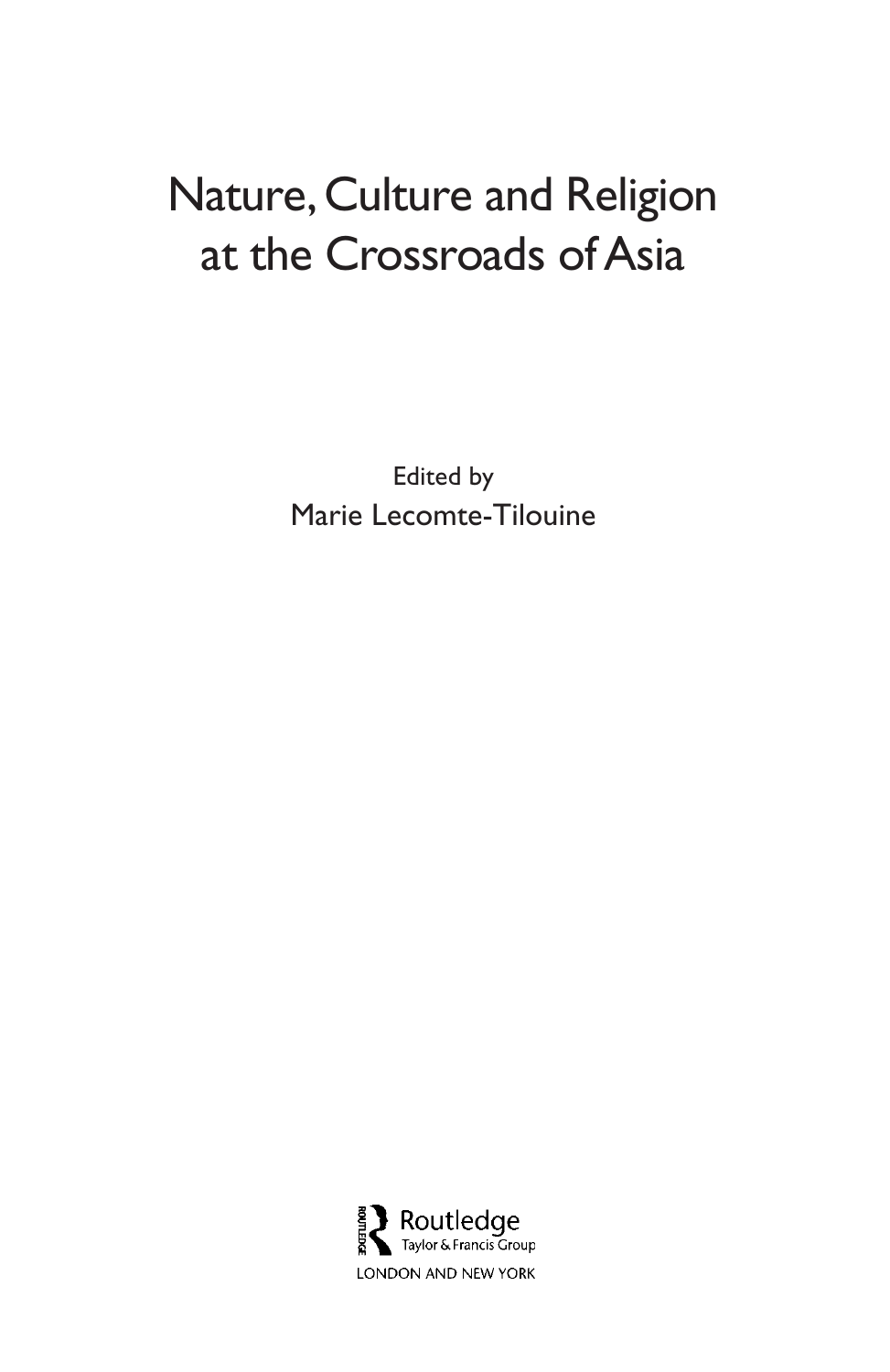First published 2018 by Routledge 2 Park Square, Milton Park, Abingdon, Oxon OX14 4RN

and by Routledge 711 Third Avenue, New York, NY 10017

*Routledge is an imprint of the Taylor & Francis Group, an informa business*

© 2018 selection and editorial matter, Marie Lecomte-Tilouine; individual chapters, the contributors; and Social Science Press

The right of Marie Lecomte-Tilouine to be identified as the author of the editorial material, and of the authors for their individual chapters, has been asserted in accordance with sections 77 and 78 of the Copyright, Designs and Patents Act 1988.

All rights reserved. No part of this book may be reprinted or reproduced or utilised in any form or by any electronic, mechanical, or other means, now known or hereafter invented, including photocopying and recording, or in any information storage or retrieval system, without permission in writing from the publishers.

*Trademark notice*: Product or corporate names may be trademarks or registered trademarks, and are used only for identification and explanation without intent to infringe.

Print edition not for sale in South Asia (India, Sri Lanka, Nepal, Bangladesh, Afghanistan, Pakistan or Bhutan).

*British Library Cataloguing in Publication Data* A catalogue record for this book is available from the British Library

*Library of Congress Cataloging in Publication Data* A catalog record for this book has been requested

ISBN: 978-1-138-10270-5 (hbk) ISBN: 978-1-315-10110-1 (ebk)

Typeset in Giovanni Book 10.5/13 by Eleven Arts, Delhi 110 035

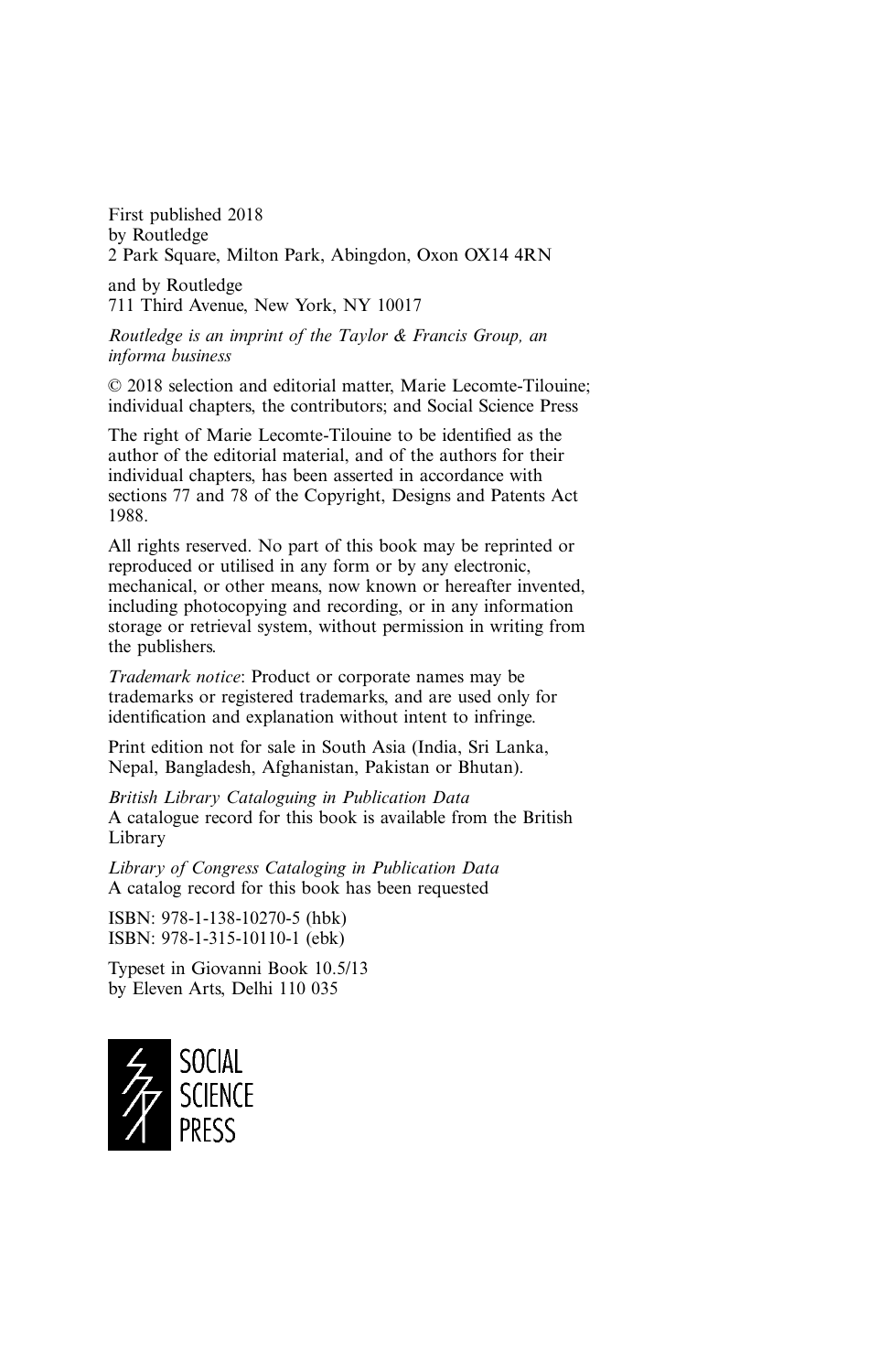## **Contents**

| Introduction                                                                                                             | $\overline{2}$ |
|--------------------------------------------------------------------------------------------------------------------------|----------------|
| Marie Lecomte-Tilouine                                                                                                   |                |
| PARTI HINDUISM, BUDDHISM,<br><b>ISLAM AND SHAMANISM</b>                                                                  |                |
| At the Articulation of Nature and Artifice: The Rite<br>Charles Malamoud                                                 | 32             |
| Nature and Culture in Tibetan Philosophy<br>Stéphane Arguillère                                                          | 48             |
| Allah, Saints and Men in Islam: Diverging Conceptions<br>of Nature in Theology, Mysticism and Law<br>Marc Gaborieau      | 60             |
| Variations in Shamanist Siberia<br>Roberte N. Hamayon                                                                    | 86             |
| PART II HIMALAYAN CASE STUDIES                                                                                           |                |
| To Be More Natural than Others: Indigenous<br>Self-determination and Hinduism in the Himalayas<br>Marie Lecomte-Tilouine | 118            |
| Subjectivity and Governance in the Himalayan<br>Environment<br>Ben Campbell                                              | 156            |
| Political Aspects of the Territorial Cult among the<br>Mewahang Rai<br>Martin Gaenszle                                   | 190            |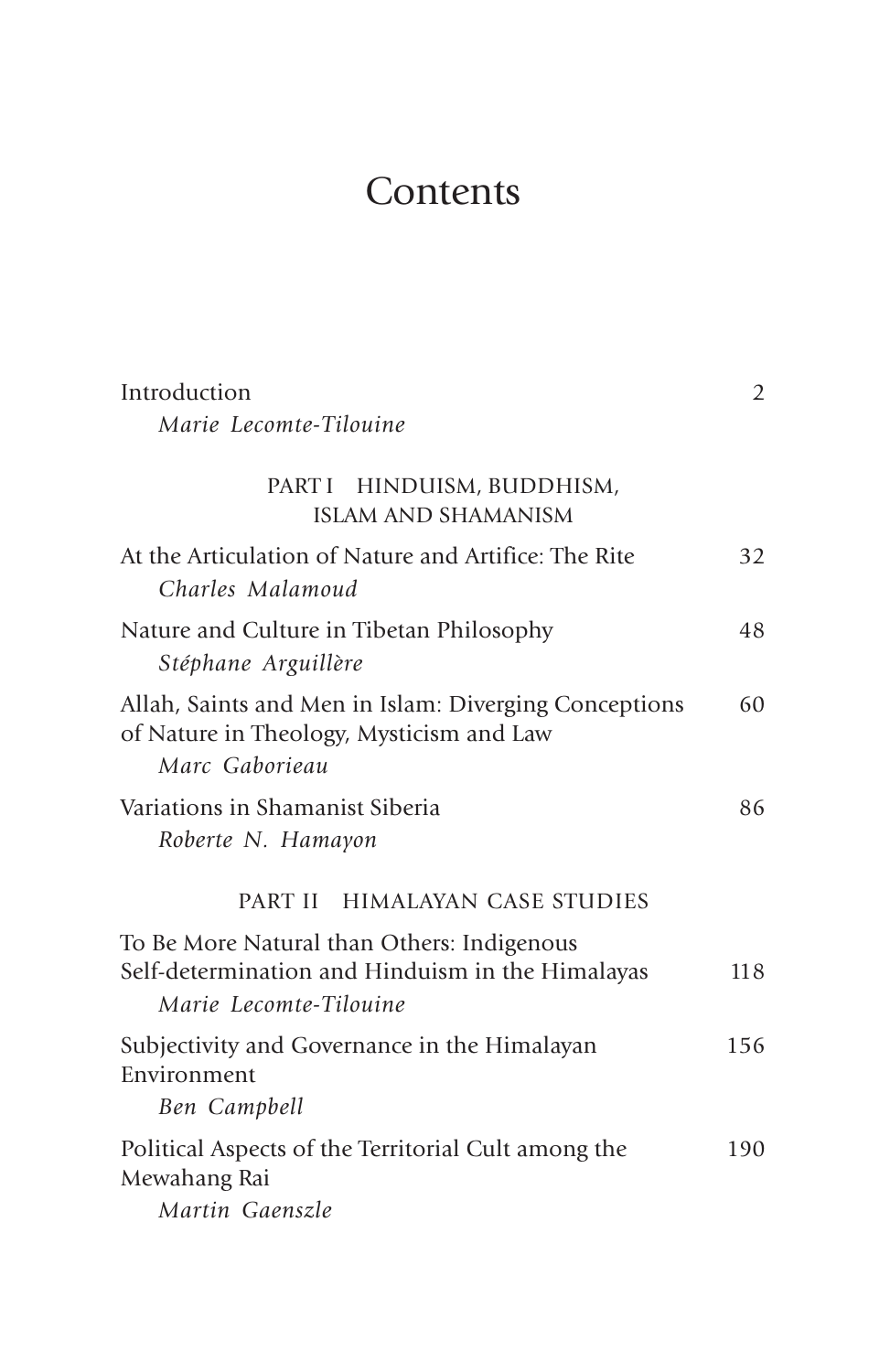vi Contents

| 'Wilderness of the Civilization': Knowledge and<br>Perception of the Jad Pastoral Community<br>Subhadra Mitra Channa | 222 |
|----------------------------------------------------------------------------------------------------------------------|-----|
| Love and Vengeance in Indus Kohistan<br>Claus Peter Zoller                                                           | 244 |
| Conceptions on Tibetan Relics<br>Rachel Guidoni                                                                      | 260 |
| Plant Growth Processes and Animal Health in<br>Northwest Yunnan<br>Andreas Wilkes                                    | 284 |
| Terrace Cultivation and Mental Landscapes in<br>Southern Yunnan<br>Pascal Bouchery                                   | 318 |
| The Sacred Confluence, Between Nature and Culture<br>Chiara Letizia                                                  | 344 |
| Contributors                                                                                                         | 370 |
| Index                                                                                                                | 374 |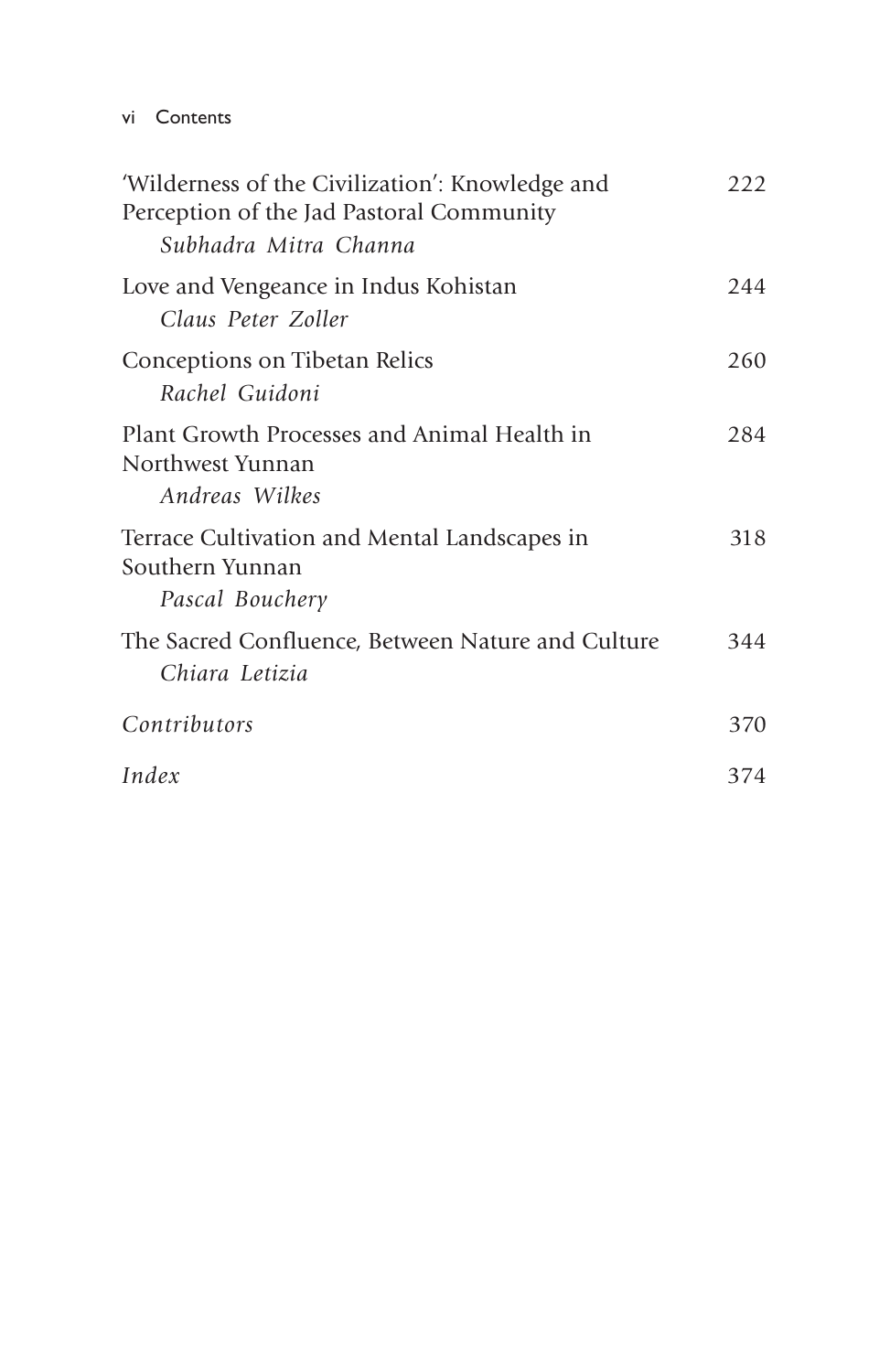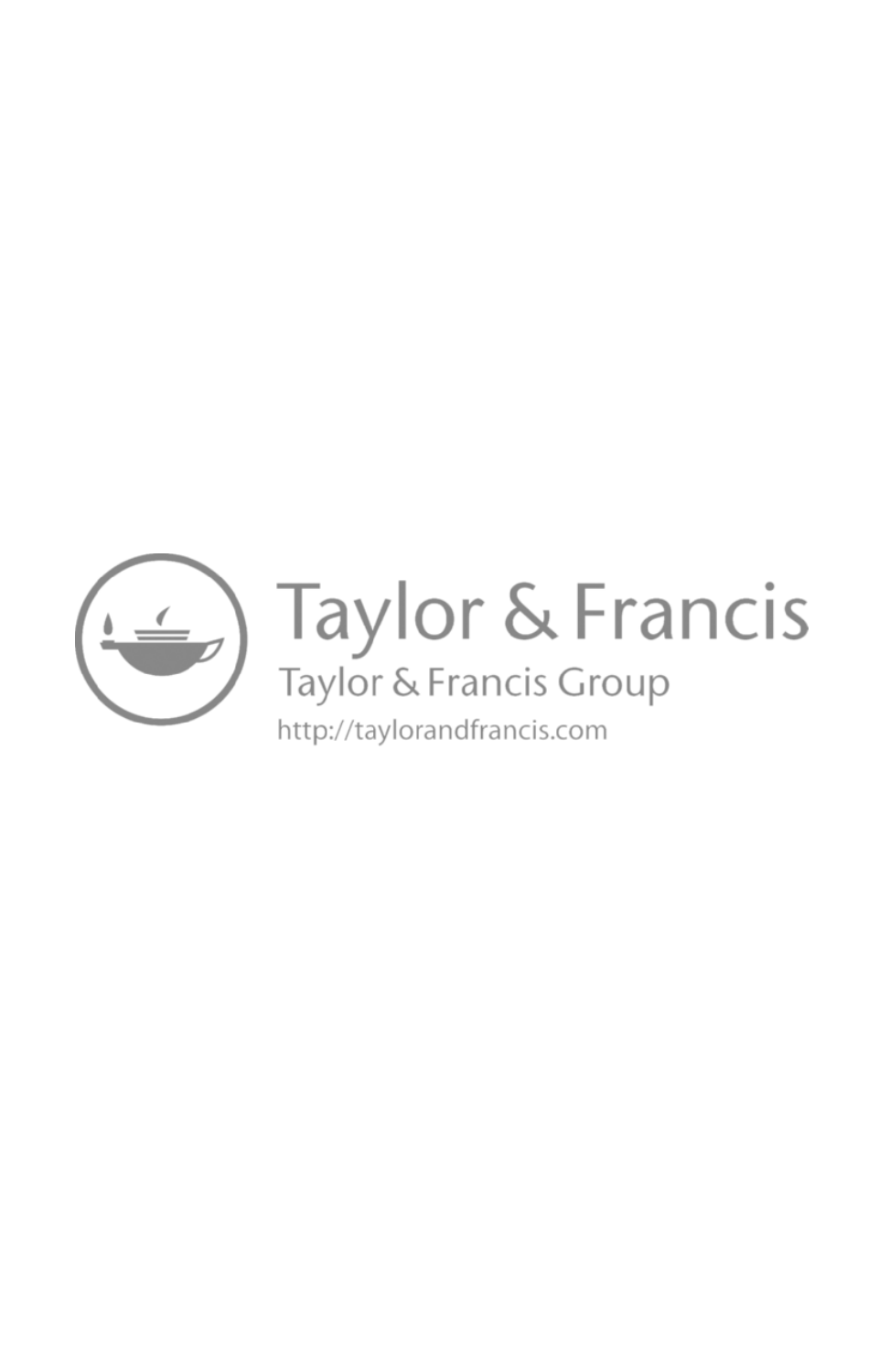# [Introduction](#page--1-0)

### MARIE LECOMTE-TILOUINE



Grazing the cattle from a high view point, Western Nepal (Photo: Marie Lecomte-Tilouine)

The English text of the volume was revised by Bernadette Sellers (UPR 299, CNRS), and the workshop from which it originates was financed by the CNRS, France.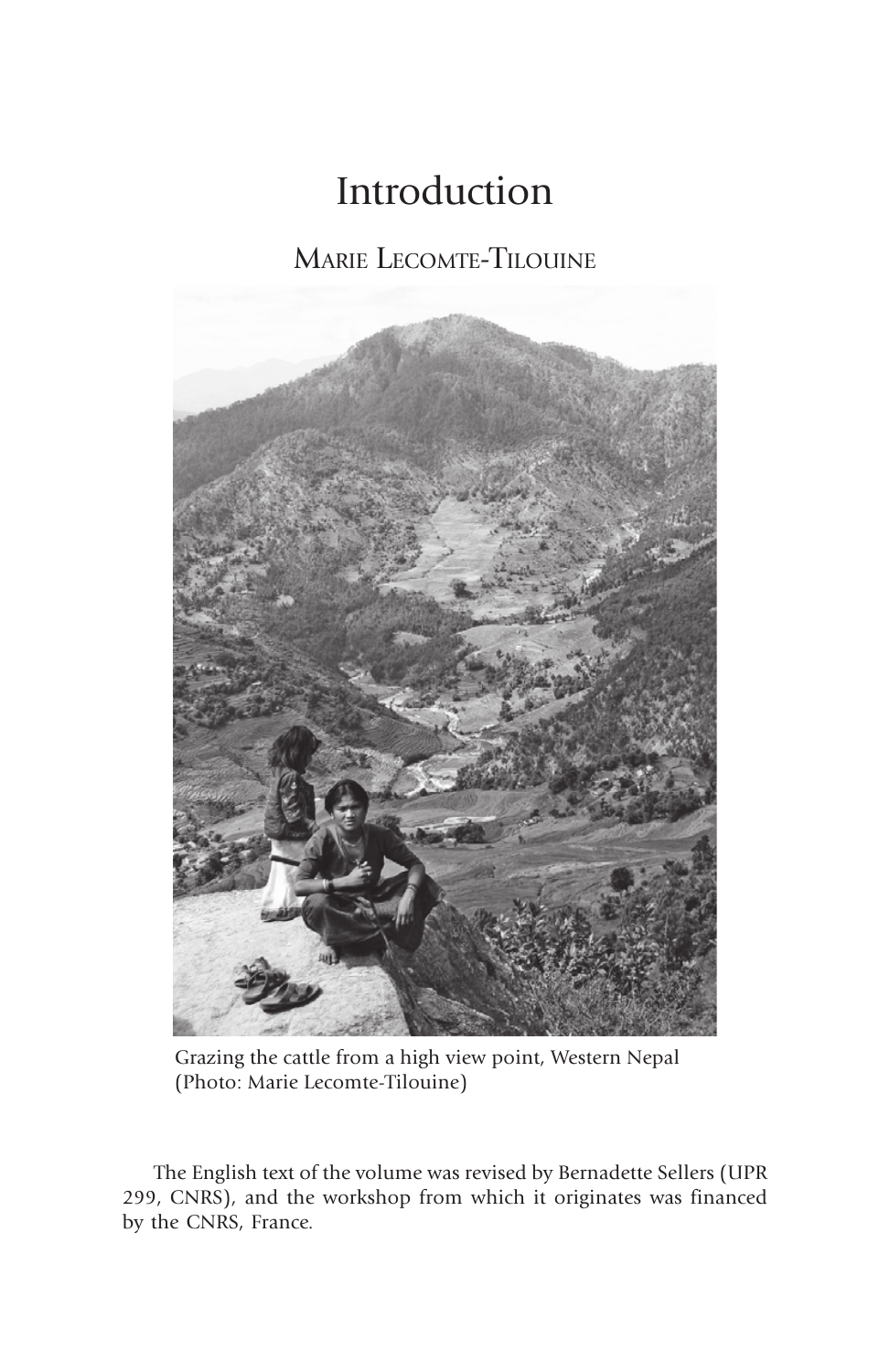For those who wish to venture into the Himalayan region a<br> **FROM HIMALA CONTENT A** 'nature tour' includes trekking or rafting,<br>
while a 'culture tour' offers tourists visits to temples or the or those who wish to venture into the Himalayan region a number of Indian or Nepalese travel agencies offer 'nature and culture tours['.1 A](#page--1-0) 'nature tour' includes trekking or rafting, opportunity to attend festivals. The activities in each category come as no surprise and attest to a broad distinction or categorization now commonly used. Yet interestingly, parallel to the growing use of these categories, they have been the object of heavy criticism over recent decades.

The definition of man as a cultural being as opposed to wild categories of living creatures has long been essential in Western philosophy. This definition was first challenged by the discovery of features in the realm of nature that were once exclusively associated with 'human' culture or civilization. With the discovery of the new world and the wars of religion in Europe, the notions of barbarity and civilization were first relativized from a moral point of view. They were later fully re-evaluated in view of the complexity of 'primitive cultures'. More recently, the notion of 'animal culture' in Ethology has contributed to further blur the limits of what is cultural and what is natural. Similarly, ecologists have emphasized the essential part of human action in many ecosystems hitherto considered natural and have underlined this dimension as being 'anthropogenic environments'. On the other hand, a less widespread school of thought, notably represented by socio-biology, has explored the natural part of culture or the influence exerted by the environment on human societies. Consequently, we are led to consider that animals and landscapes are more cultural than we thought, while humans are more natural.

The boundary separating the two domains of reality called 'nature' and 'culture' in Western languages is therefore subject to considerable interplay on one side and various upheavals on the other. At the same time, several anthropologists have recently shown that these categories are far from universal, $<sup>2</sup>$  and have</sup>

[2S](#page--1-0)trathern, 1980; Descola, 1992.

[<sup>1</sup>S](#page--1-0)ee for instance *[visitnepal.com](http://www.visitnepal.com)* or the website of the Nepalese Ministry of Culture, Tourism and Civil Aviation.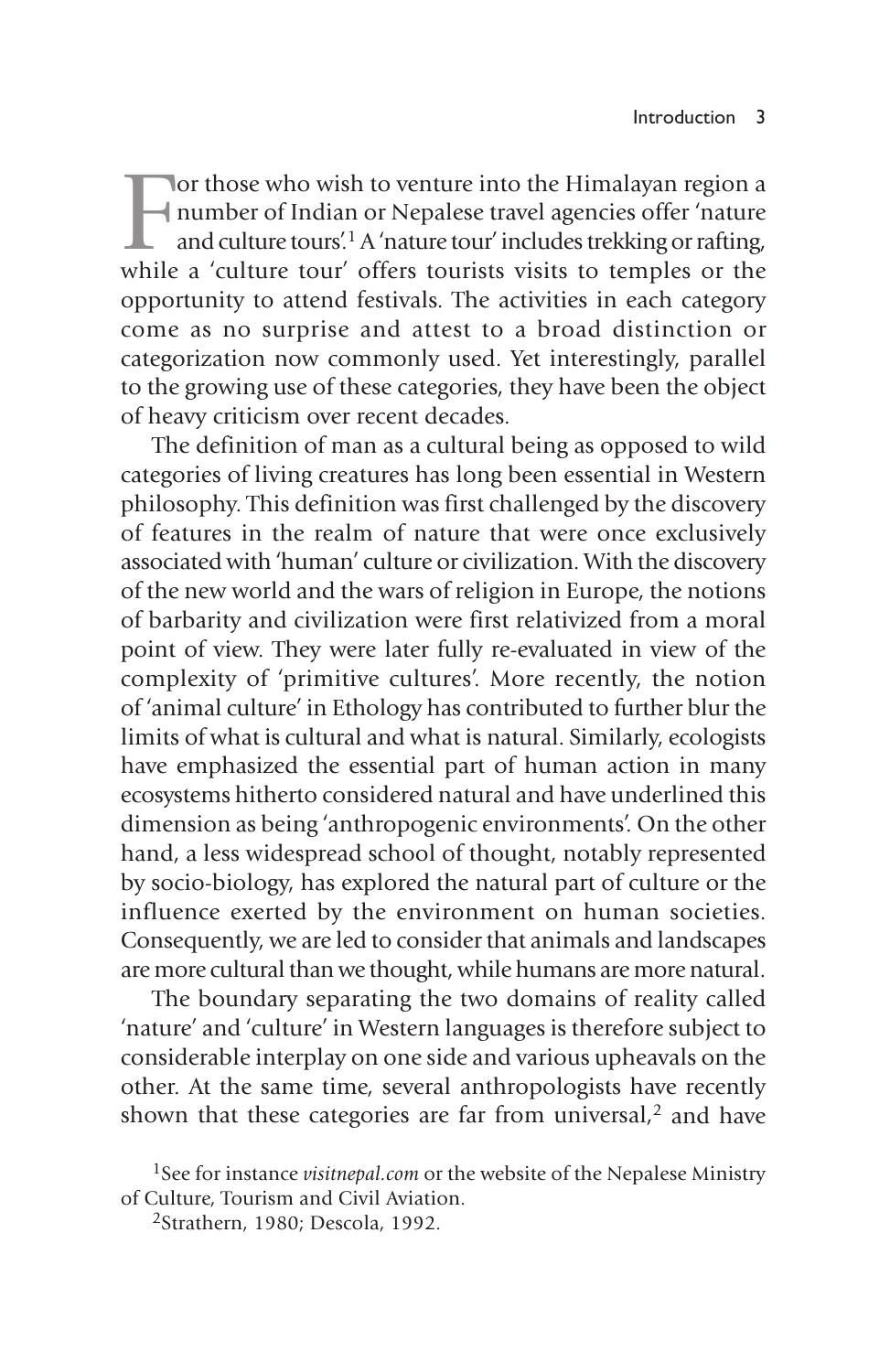argued that their use introduces an ethnocentric bias in the understanding of non–Western societies.[3](#page--1-0)

This position raises several issues concerning first, the legitimacy of the use of a concept unknown in a culture to describe its reality, and second, whether or not it may throw light on the culture being studied. In fact, this is also true of numerous notions and concepts which are commonly used in Social Anthropology, $4$  and more generally, of the use of a particular language to describe a human reality which is not formulated in it. Yet, before reaching this dead end, another problem emerges that is becoming increasingly difficult to set aside in current anthropology: it involves the introduction of new ideas or the modification of local concepts in most human societies, due to the influence of Western languages through globalization. This striking phenomenon occurs when in some parts of Social Anthropology, the tendency is to privilege the study of groups least contaminated by other cultures or to select only seemingly 'genuine' material.<sup>5</sup> This has resulted in a paradoxical situation with regard to the 'nature and culture' issue. Indeed, we now face a situation whereby traditional subjects for anthropological study, i.e., groups calling themselves Indigenous Peoples, have started organizing themselves politically on the basis of their specific link to nature (whether or not they have borrowed the concept $\int_{0}^{6}$  and to oppose the groups and institutions whom they accuse of having deprived them of their land and rights. This opposition is expressed by the very opposition of nature and culture, but this dichotomy is denied as being part of the Indigenous Peoples' world conception.

[3](#page--1-0)Descola and Pálsson, 1996.

[4](#page--1-0)Thus, an important field of study in Anthropology, namely kinship, lacks its exact translation in many languages.

[5O](#page--1-0)n this subject, see A. Bensa, 2006.

[6S](#page--1-0)ee B. Campbell (2005: 286) on the encounter between the modernist objectification of the environment and its effects on local understandings of people's environmental relations, particularly the case of the Gujjars (northern India), who 're-invented' themselves as a 'forest people' when threatened by the establishment of a forest protected area (Gooch [1998] quoted in Campbell 2005: 286).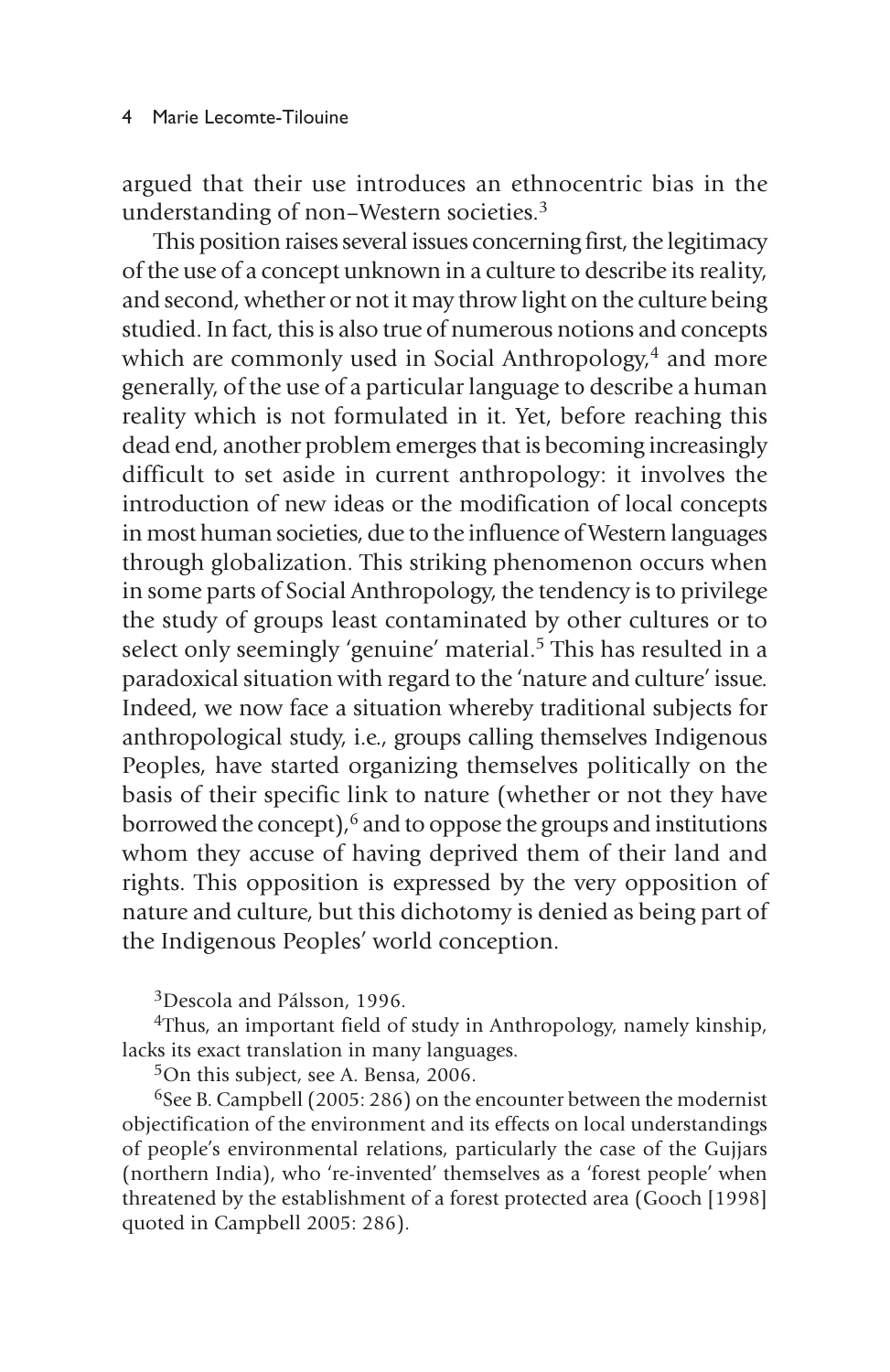Following a long and complicated history of the uses and understandings of an expression such as 'children of nature', for instance, a point has been reached where, when an aboriginal poet recalls, 'Children of nature we were then',<sup>7</sup> an anthropologist speaking of the same people asserts,<sup>8</sup> 'Children of nature they are not.' Of course, when placed in their contexts of enunciation, the former explains that they were happier before colonization, while the latter seeks to show that the people he studies are of a complex culture. Yet, the question remains that the debate regarding nature in Social Anthropology seems out of phase, even in contradiction with contemporary Indigenous Peoples' statements.

Numerous publications emanating from all over the world, including Europe, attest to the existence among Indigenous Peoples of a political trend using an opposition or dichotomy 'nature versus culture', even if, in many cases, the dichotomy is ascribed by Indigenous Peoples to groups from whom they are willing to distance themselves. To take one example among many, Katerina, an [adv](#page--1-0)ocate for the Macedonian Indigenous People's rights, claims:<sup>9</sup>

The indigenous peoples … sprang from the land they live on. [T]hey feel they belong to the land … They are Nature's children … Their survival, their culture, their way of life is viewed by themselves as the natural life cycle. [By contrast, Greek] society is not a naturally occurring phenomenon but a man-made one, its survival depends on codes and rules that must be adhered to.

With its appropriation by Indigenous Peoples the expression 'nature's children' has obviously acquired a new meaning, which is both responsive and political. Although it was criticized by many Westerners as aiming to infantilize them or sometimes

[7A](#page--1-0) poem by Noonuccal, quoted in A. Shoemaker 2004.

[8K](#page--1-0). Ackerman: 'The Dreaming, an Australian World View', *[www.udel.edu.](http://www.udel.edu)*

[9K](#page--1-0)aterina: 'Concerns', *The Macedonian Digest*, Feb. 2006, *[www.maknews.com](http://www.maknews.com)*. I purposely chose a European example, but the same arguments can be found on all continents among groups who have adopted an Indigenous Peoples identity.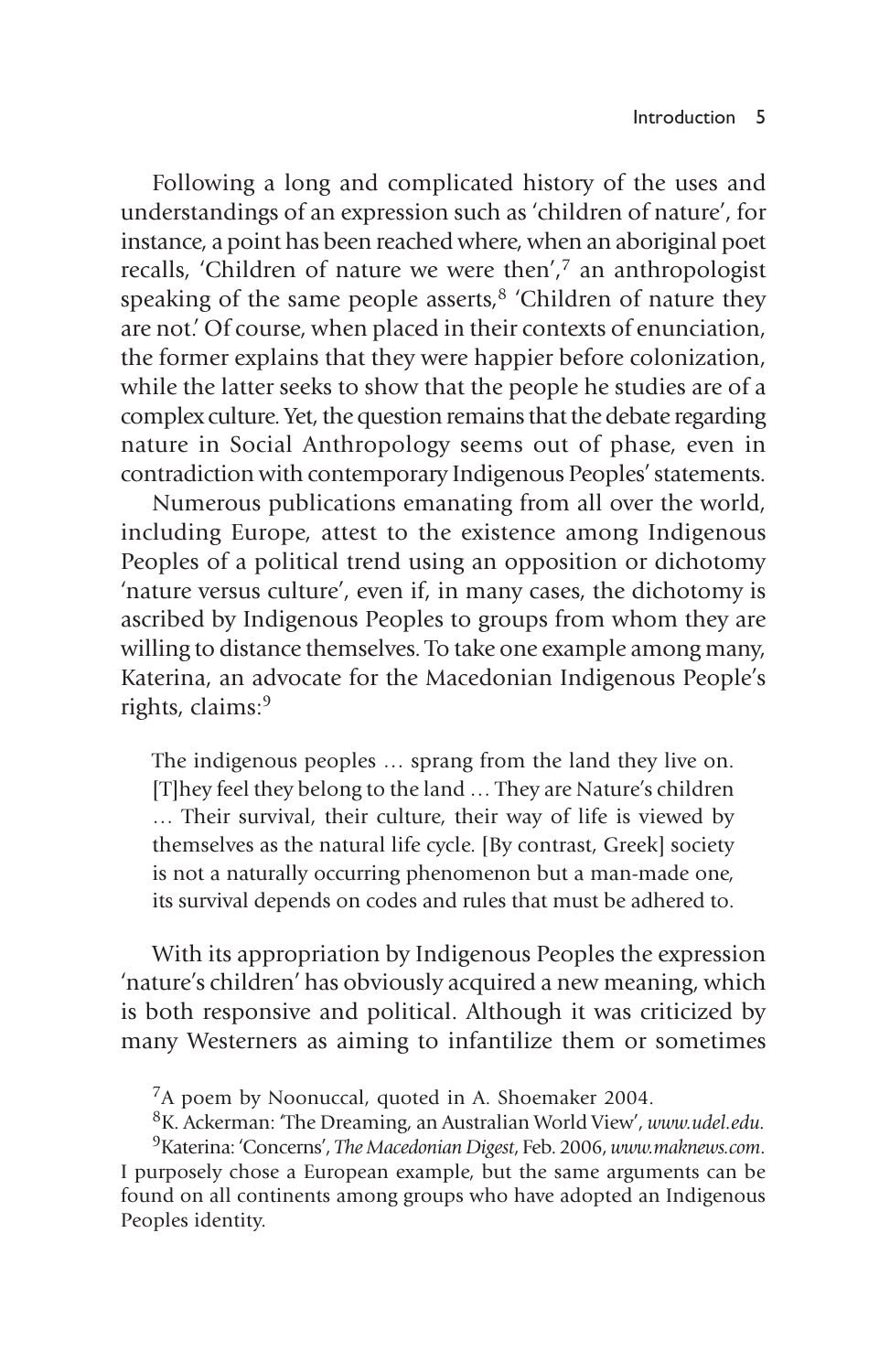used as in Diderot's argument, whereby all human beings as 'children of nature' have the same rights, its present usage in the first person brings about a reverse appropriation of nature, and signifies greater legitimacy. Katerina, the above-quoted author, formulates the idea explicitly, by evoking the Indigenous Peoples' love for the nature they inhabit, and the concern for its preservation:

Conquerors understand how to 'own' something but not how to 'love' it. This is the main difference between conquerors and indigenous people, who are less hostile, less aggressive, more tolerant and peaceful, as they are generally more concerned with the preservation of what they truly love.

Along with Indigenous Peoples portraying themselves as nature's children, they now also commonly use the notion of 'indigenous mentality' (as well as Indigenous knowledge and spirituality). This is close to Lévy-Bruhl's much criticized 'primitive mentality', since it is defined as ignoring dichotomy and linearity.

These self-definitions have a clear utilitarian or political aspect: they are indeed often formulated to obtain specific rights, such as autonomy (as in the example quoted above) or a privileged statu[s.10](#page--1-0) This dimension, however, does not nullify their value, as this is equally true of all definitions to varying degrees. On the other hand, the question as to whether or not these self-definitions correspond to a reality in people's practices is the subject of quite a different debate, which we deliberately set aside here since it does not fall within the scope of Social Anthropology. It particularly concerns Ecology, in its attempt to evaluate the compatibility of Indigenous Peoples and the preservation of biodiversity.

<sup>10</sup>To quote one example among thousands, the Indigenous Peoples of the Kamchatkan Region claim (when demanding to have their region recognized as Territories of Traditional Nature Use): 'Aboriginal mentality should be known and taken into consideration; … who else, if not the indigenous inhabitants as genuine children of nature would be vitally interested in the preservation of biodiversity of these inimitable landscapes?' *Indigenous Peoples' World—Living Arctic*, No. 14, 2004 (English translation from Russian), *[www.npolar.no.](http://www.npolar.no)*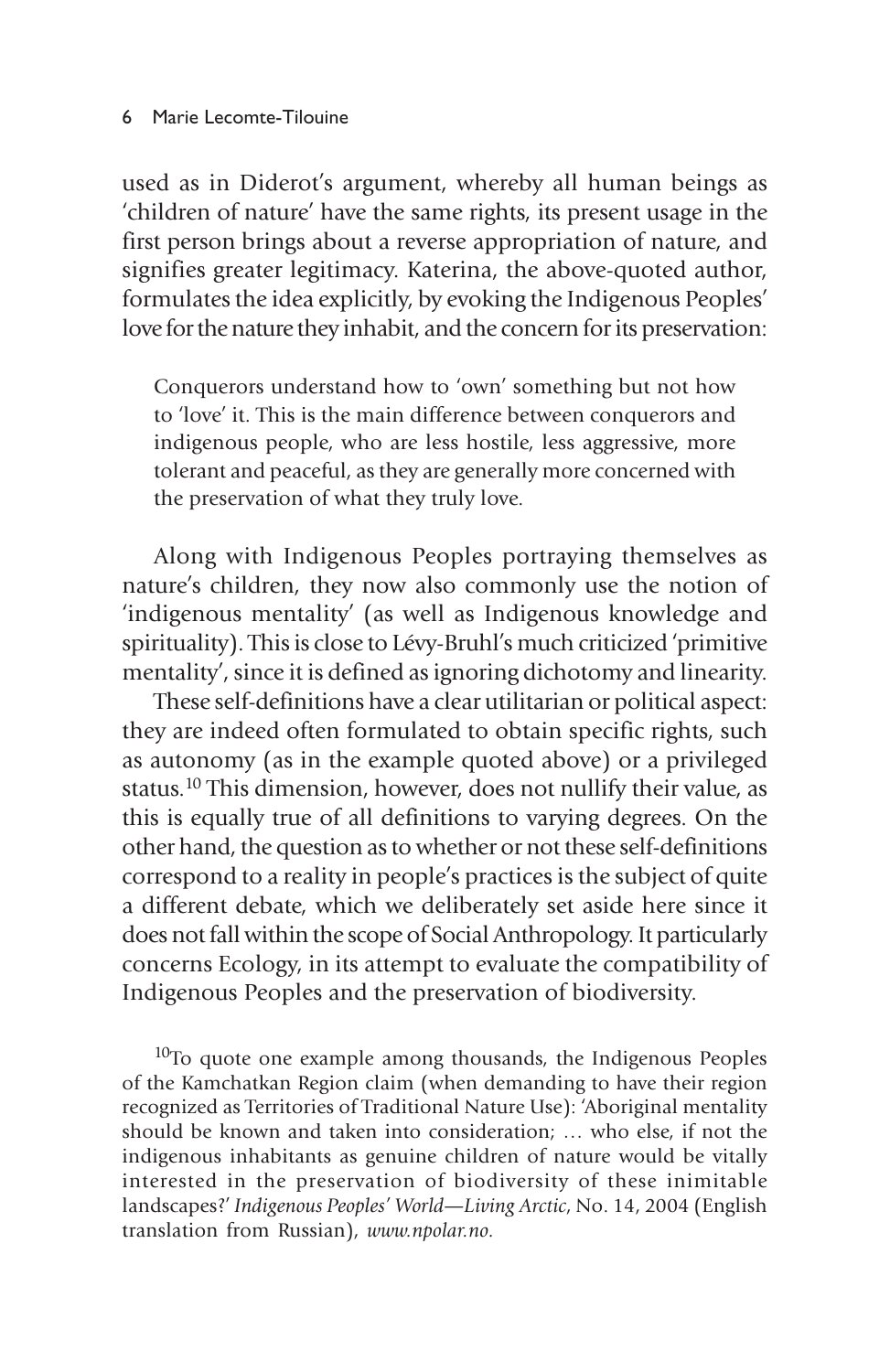With the development of Indigenous intellectuals dealing with their group's self-determination, Social Anthropology has acquired *de facto,* a dialogical form, not only during the data collection phase, as has always been the case, but also following the reconstruction of these data. One example of this with regard to the Indigenous Peoples of the Himalayan region—the focus of this study's context—emerged during the workshop which prompted the publication of this volume. While one Western scholar developed the idea that the categories of nature and culture were unknown in the group he was studying, my neighbour, a foreign-educated Nepalese scholar of the same 'tribal origin', raised her eyebrows, and whispered to me: 'of course we have these notions…'. Her reaction reminds us that denying certain concepts to a particular group of population may displease its members. Besides the fact that it may naturally be felt as a lack of some sort, it also appears to suggest that the concepts of nature and culture being used by the Indigenous Peoples as their main political argument is a borrowed one.

This idea is sometimes clearly formulated. Thus, after quoting a young Kanak woman who said: 'We come out of nature … and that's what makes our culture, that's what sets us apart,' an anthropologist offers the following interpretation:

The concept of nature/culture derives from a Western worldview (Descola and Pálsson 1996; Escobar 1999). Thus, in defending a privileged relationship to their natural surroundings, Kanak necessarily adopts Western terms and ideologies.<sup>[11](#page--1-0)</sup>

This borrowing may in turn be interpreted as a sign that its users are not genuine representatives of the people they belong to, and it therefore contributes to discrediting the recent reflection carried out by Indigenous intellectuals. Indeed, it conveys the idea that their argument is fallacious, given that together with their specific link to nature, Indigenous Peoples all over the world choose to present themselves as guardians of ancient and

[11L](#page--1-0).S. Horowitz, 2001: 244–5.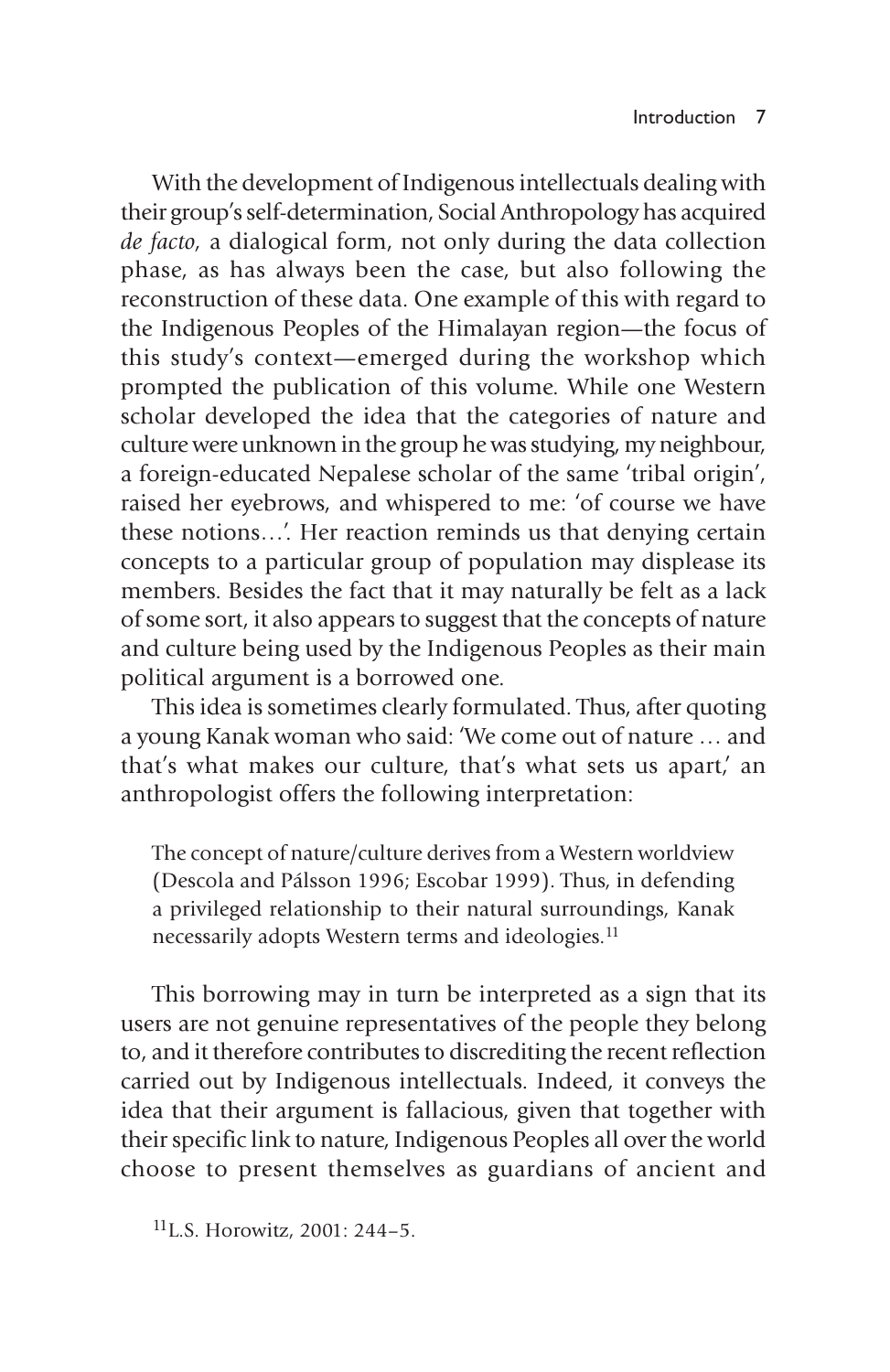authentic traditions, even when using Internet to sell their products or when active in international organizations.

Among the recent attempts to render the complexity of such a diffused notion as 'nature', A. Escobar's suggestion (1999) to account for the coexistence of various constructions of nature within an individual is worth noting. Escobar distinguishes the numerous overlapping landscapes a social activist would have in mind as 'the organic landscape of the communities', the 'capitalist landscape of the plantations', and the 'technoscape'. These constructions, he notes, do not form distinct autonomous entities, but are relational and co-produce each other. He hereby pinpoints what appears to be the fundamental dimension of the formulated definitions of the group's relationship with nature, in which the relational or even reactional dimension indeed seems determining. This, for the simple reason that this relationship itself is part of a self-determination process, which in turn is constructed in opposition to some other group taken as the referent *alter ego*.

The relational dimension of the conception of nature is well illustrated by one of the most striking aspects of Indigenous Peoples' self-determination, namely their similarity, even though they emanate from an extraordinary variety of groups in terms of languages, social organizations, environments, etc. The fact that they all developed similar ideas about nature and culture at the same period of time not only means that they influenced each other within international organizations, through printed matter, etc., but also that they all found themselves in the same colonial or semi-colonial situation, and in the same marginal and subaltern position within it. Indigenous Peoples' focus on nature/culture concepts, which are not actually formulated in their indigenous languages (even when they have had no experience of Western colonization), is still puzzling. In this respect, Roberte Hamayon's suggestion that among Siberian peoples, nature and culture may be viewed as 'implicit categories', which used to be formulated differently in the past, according to various groups' practices *and* self-definitions, provides a path for further exploration.

The study of conceptions and the way they are expressed through language and practices necessarily includes a historical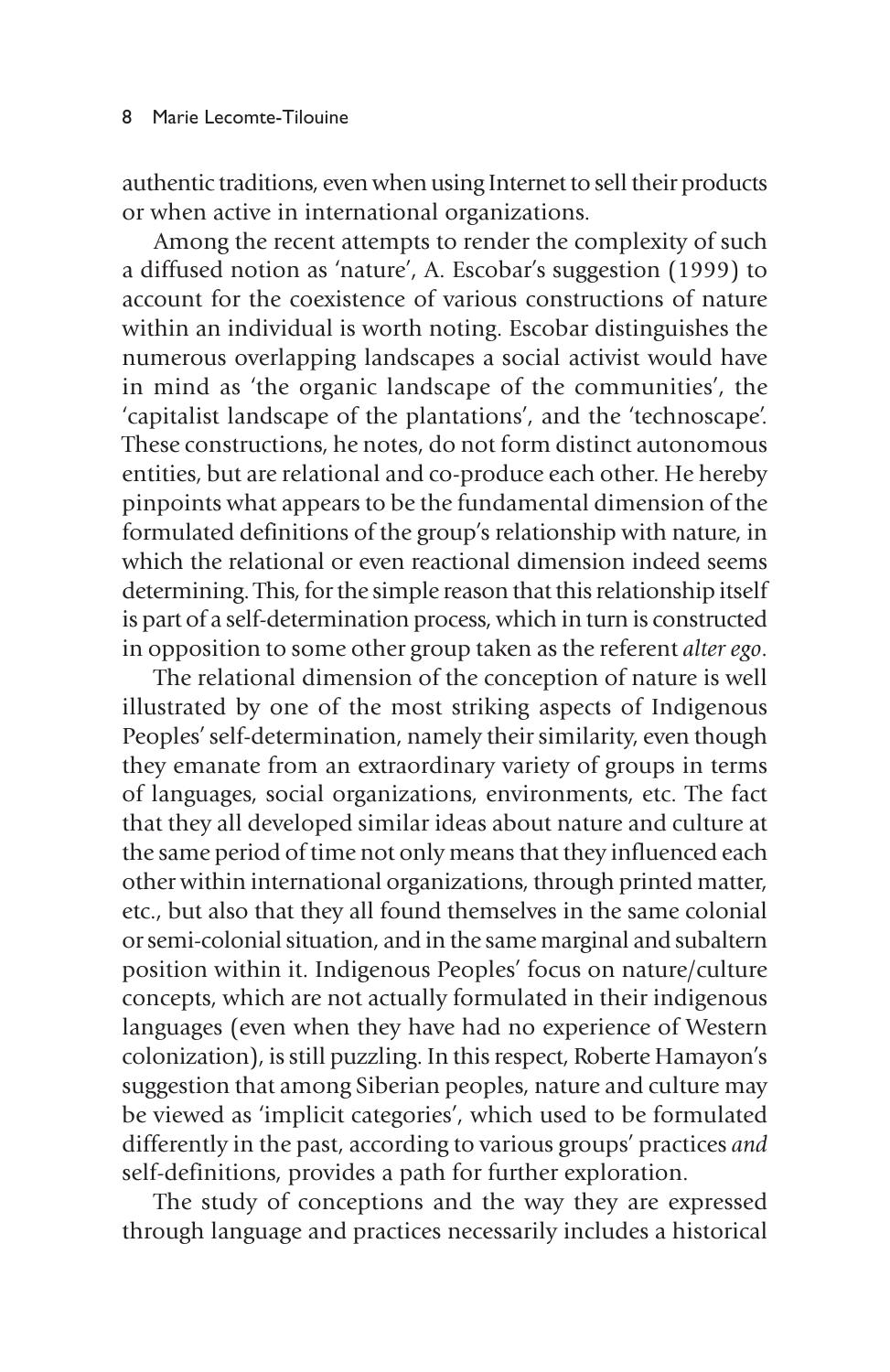dimension, which is both decisive and difficult to document in the absence of written testimonies. It is striking that even in one region of the world such as Nepal, where no foreigner was allowed until 1951, where until 1990 religious converts were punished by prison sentences, and where many villages are still difficult to access, people, languages and ideas have always circulated widely. There, the relationship between the mother tongue and the Nepali language among Indigenous Peoples represents a first stumbling block in trying to apprehend the latter's worldviews. Indeed they often master several languages, and Nepali, the national language, has become a *lingua franca*, if not the mother tongue, of many Indigenous Peoples. In addition, a growing proportion has access to English via education. Parallel to this widened and composite knowledge, new actors, such as Indigenous scholars, have emerged and given shape to newly constructed world-views. These have been formulated over the last two decades in a vast set of literature devoted to ethnicity, elaborated by urbanized members of the various Indigenous Peoples, whose ideas form a bridge between the global world and the groups they represent and in turn, influence. In spite of the fundamental role played by this type of material, this is not yet sufficiently taken into account in Western analyses, which are usually based on written texts only concerning philosophy or great religions, and on rituals, myths or oral narratives as regards contemporary non-Western societies deprived of a literate 'Great Tradition'.

Before the recent means of disseminating ideas thanks to world capitalism and globalization, religions influenced—and still do a great diversity of populations to varying degrees. The adoption of the world-views conveyed by these colonizing ideologies, as well as the specific distortions they have been subjected to, have been significant in Asia. The Himalayan region proves to be a most interesting place for observation to address these questions, as it forms a crossroads where three great religions and a multitude of shamanist and animist practices converge.<sup>12</sup> In

<sup>[12](#page--1-0)</sup>We have not considered recent Christian influence, which is mainly found in North-East India.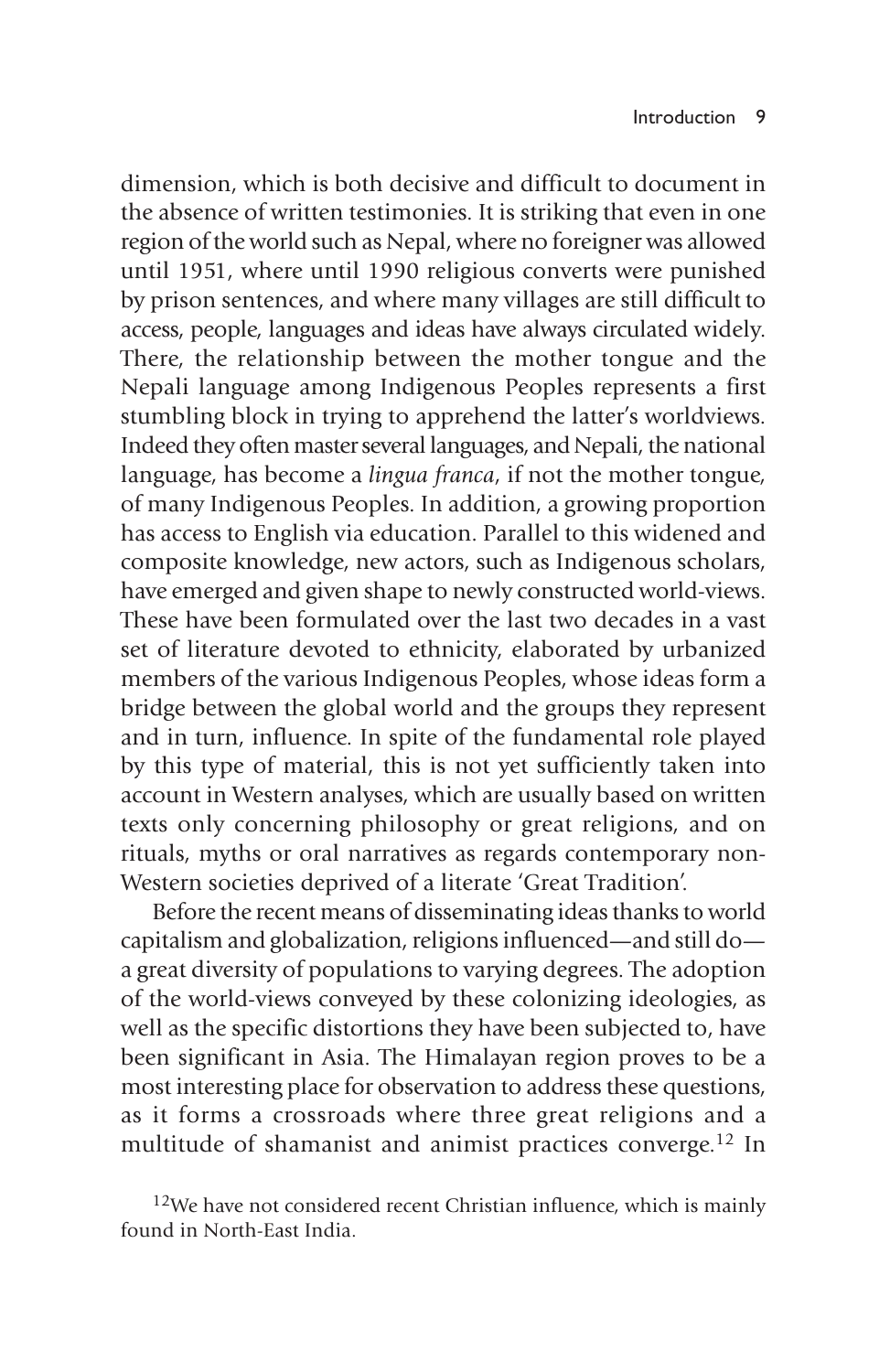addition, groups with different languages and ways of life coexist in a great diversity of environments due to the various altitudes and the contrasted climates on the two southern and northern slopes of the range. It is particularly difficult for just one specialist to undertake the task of comparison and generalization in such a context[.13 P](#page--1-0)erhaps its complexity has kept this region somewhat removed from the recent debate concerning categories of nature and culture, as exposed for instance in the remarkable volume by P. Descola (2005), who offers a typology of the various kinds of human relationships with nature.

To address the Himalayan diversity without over-simplifying it, the present volume offers different scales and angles of study. The [first part g](#page--1-0)athers distant points of view, insofar as they are based on non-contemporary textual traditions or on comparative studies on the four main religious streams which were, and still are, influential in the Himalayan range: Hinduism, Buddhism, Islam and Shamanism. This set of studies serves as a framework for th[e second part,](#page--1-0) made up of case studies and reflections based on more localized ethnographies of contemporary groups living in different regions of the Himalayan range, from Northern Pakistan in the West to Southern China in the East.

The nature/culture opposition encompasses several sets of dualities: the contrast between a cyclical time ruling nature and a linear time ruled by events (history), between the regular and the unforeseen (laws versus contingency), between the spontaneous and the fabricated, the innate and the acquired or transmitted, the raw and the refined, the wild and the domesticated, what can be appropriated and what cannot, what is common to all living beings and what is specific to human beings.<sup>[14](#page--1-0)</sup>

The philosophical and religious worldviews in each of the four great religions which have been dealt with in these pages develop some of these oppositions.

<sup>13</sup>And the local complexity may explain that most studies dealing with this region focus on ethnography, to the detriment of generalization and theorization, which are difficult to extend across various contexts.

<sup>14</sup>A. Roger and F. Guéry eds, 1991.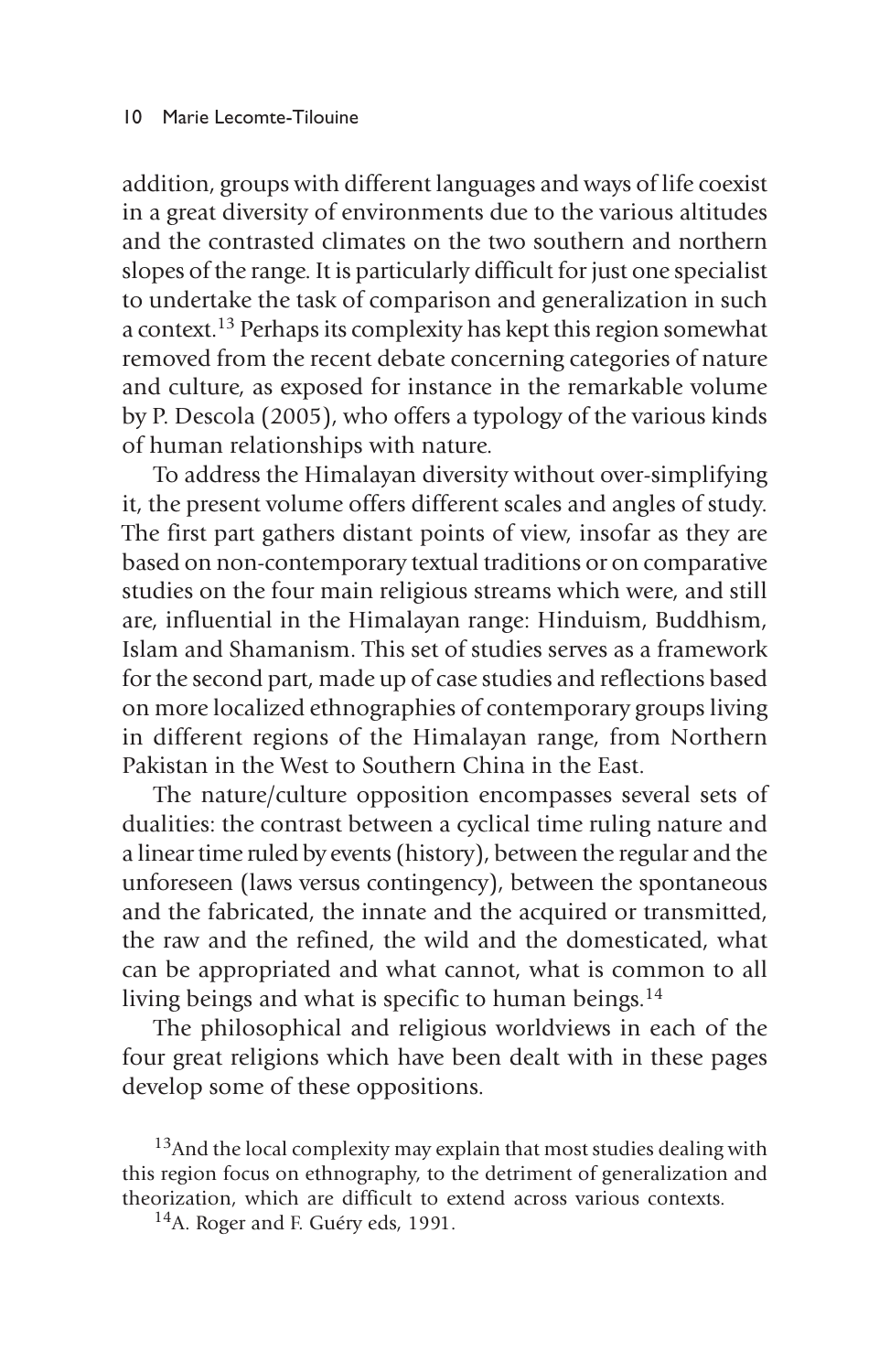The Hindu tradition possesses categories close to nature and culture in the Sanskrit terms *prakriti* and *samskriti*, which are still used in modern Indo-Aryan languages. Both *prakriti* and *samskriti* are expressed with the notion of action, *kriya*. *Kriya*, the action, also designates the rite. Built on this root, *prakriti* or nature is both what is pre-acted and a productive form, while *samskriti* or culture literarily means perfection. As their common root suggests, both 'nature' and 'culture' were created by ritual action. Charles Malamoud explains this in his opening contribution on how the categories of nature and culture revolve around each other in ancient Indian normative and poetic texts. Malamoud explores these categories through the theme of the retreat into the forest. Presented in the normative treatises as a means of access to a purer or stronger form of being, a stay in the forest is the third stage in life and even more so in the fourth stage during which the individual abandons social life and sacrificial rites. The aim is to quash desire in order to obtain liberation. However, Malamoud shows that poetic creation blurs these conceptions and presents a paradoxical situation in which the individual undertakes ascetic practices in the forest not to dampen but to fulfil his desire. Furthermore, he depicts utopian societies of ascetics who have solved the contradiction between the requirements of social life and respect for nature (a contradiction which is illustrated by the fact that sacrificial offerings are by definition cultivated vegetal and domesticated animals). Moreover, some poetic works describe an osmosis with nature which is obtained not by putting an end to ritual activities but by total devotion to them.

Charles Malamoud's observation echoes Roberte Hamayon's remark on the concept of nature in Siberia, which, she says, is quite different within the same population if one considers a particular type of material, such as ritual or actual hunting practices. More generally, it strongly parallels the coexistence since Greek antiquity of two contrasted human relationships with nature in Western thought, as highlighted by Michel Hadot.<sup>15</sup> The author characterizes the two opposed approaches to Heraclitus' formula,

[15](#page--1-0)*Le voile d'Isis. Essai sur l'histoire de l'idée de nature*, Paris: Gallimard, 2004.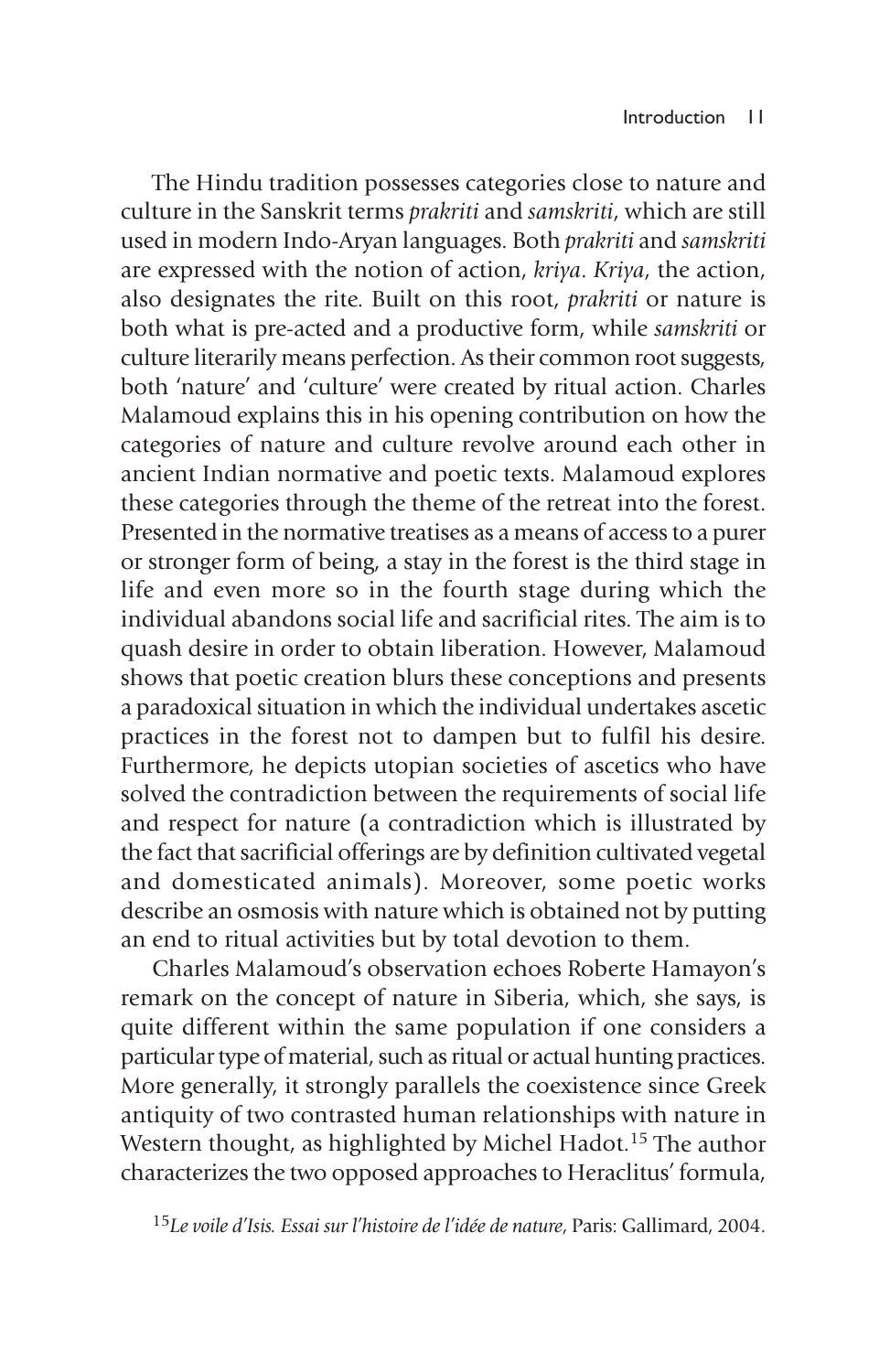#### 12 Marie Lecomte-Tilouine

'Nature loves to hide', as on the one hand, the Promethean approach, which is linked to experiment, curiosity, science, and violence, and which promotes man's domination over the natural realm; on the other hand, the Orphic approach, which includes mysteries, secrets, art and respect, and which is based on harmony and fusion.[16](#page--1-0) Michel Hadot's fascinating study examines the underlying tension between these two approaches in the Western world, which could not be revealed by examining just one type of material. And, in view of the warm reception of the idea that Westerners are distinct from the rest of humanity because they alone distinguish between nature and culture we cannot but agree with Per Binde (2001: 26) who notes that the models used in Anthropology are constructed in opposition to supposed Western conceptions that are 'seldom discussed in depth'. Binde warns: 'It would be unfortunate if another sharp dualism were to be introduced: that between conceptions of nature in the West and the non-West'

Charles Malamoud shows that in ancient India, 'man, because he performs rites, builds a "made-up" world, which is thus distinct from the given or natural one'. However, Vedic texts hold a double discourse on action: sacrifice is on the one hand rendered possible by ritual knowledge, which is acquired, and thus cultural, yet man does not *perform* sacrifice, he *deploys* it, as a continuation of the initial sacrifice which created the world. In this schema: 'It is rite which precedes nature and society and determines them both.' This is why rituals act on both registers in this tautological worldview where 'the rite reveals and deploys nature, which is itself already instituted by the founding sacrifice'.

Th[e following chapter,](#page--1-0) by Stéphane Arguillère, focuses on the notion of time in Tibetan Buddhist philosophy. In this tradition,

[16](#page--1-0)Per Binde (2001), identifies three views of nature within the Roman Catholic Tradition: first, as 'matter' opposed to the 'spiritual' (i.e. man should dominate nature as the spirit dominates the body), second, as related to the divine (and therefore to be respected as part of creation), and third, as the realm of supernatural forces (i.e. catastrophes as divine messages, etc.).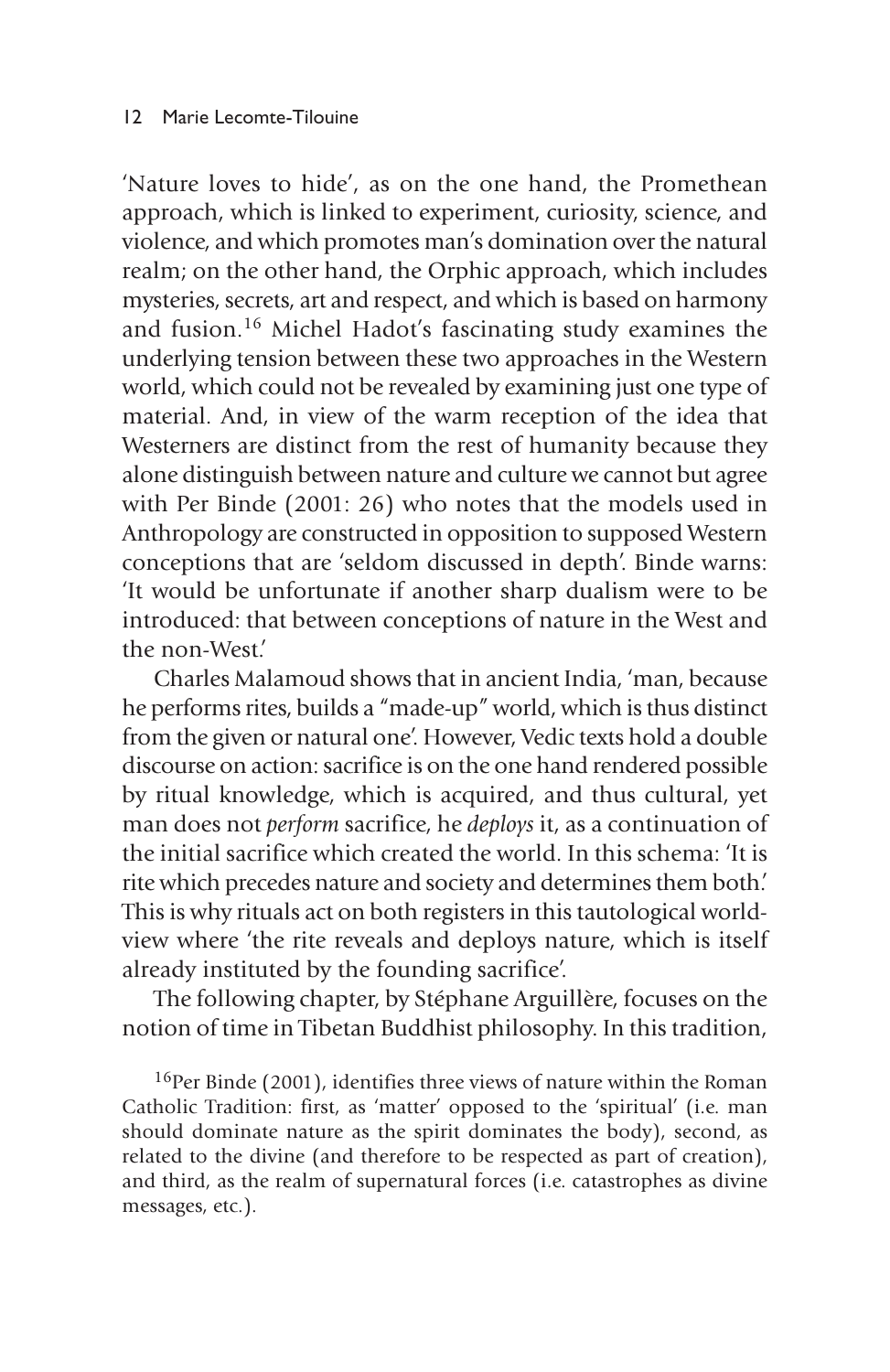as in Western thought, there exists a distinction between linear and cyclical time. However, although culture is conceived as a linear time which emerged from the cyclical time of nature in Western philosophy, in Tibetan Buddhism, the cyclic and the linear are not related to nature, history and culture in the same way. Indeed, human beings are not separate from other beings, but are encompassed within the broad category of sentient beings, which includes animals and humans, as opposed to non-sentient things. For sentient beings, there exist two distinct temporalities: the wandering in the repetitive time of the *samsara* and a linear progression towards liberation, *nirvana*. Nevertheless, this opposition displays an inversion of Western conceptions, because the cyclic has to be produced while the linear path to *nirvana* is immediate. As S. Arguillère notes, the cyclic *samsara* may thus be assimilated to nature, not to a nature that is opposed to culture, but instead to 'transnature', or metaphysis.

Similarly, the contribution by Marc Gaborieau recalls that Arabic has several equivalents for nature but none for culture. God is the main agent of both the natural world and human destiny: therefore 'nature is opposed not to human agency, but to God's omnipotence'. The various schools of Islam have developed quite different ideas related to nature. Arabic philosophy views God as a remote creator, whereas in apologetic theology, god is omnipotent and everything is a miracle. The regularity observed in natural phenomena is attributed either to the role of the saints, who fulfil human desire (for rain in particular), or to God's regular habits. God's omnipotence is the sole source of legislation, and the only real agency in cosmological events and human actions. Culture is therefore not what refines nature, since the world was made perfect by God, but rather a degeneration, which is not designated by any name.

The last contribution in the [first part,](#page--1-0) by Roberte Hamayon, deals with Shamanism in its alleged place of origin: Siberia. We have chosen to place this unwritten religion on the same footing as Hinduism, Buddhism or Islam for the prominent role it plays in the Himalayan regions and to draw a model from Siberia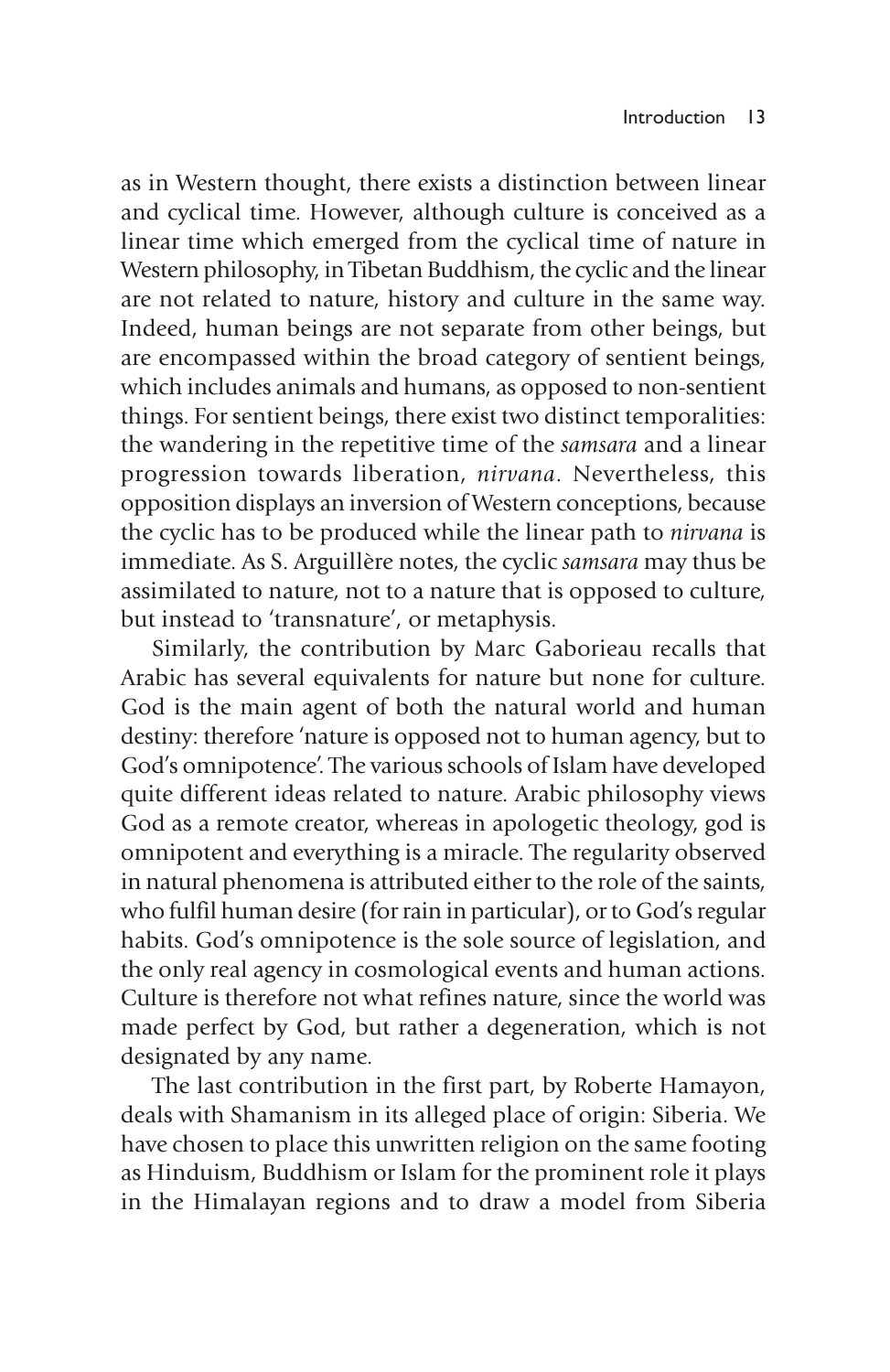because of the similarities between Himalayan Shamanism and Siberian Shamanism.[17](#page--1-0) Roberte Hamayon observes that all Siberian peoples have borrowed the concepts of nature and culture from the Russian. Today they claim to be 'children of Nature' and to be 'in harmony with nature', be they urbanites or not, a claim which may be interpreted as a refusal to yield to any power. For R. Hamayon, nature may be described as an implicit category, which was expressed by 'wilderness' by the Siberian peoples before they adopted the Russian language. As she demonstrates, the notion of wilderness itself is also relative since hunters and herders' shamanic practices respectively display an inversion in relation to natural resources and the environment. In fact, even self-determination as hunters or herders is a deliberate choice, rather than being determined by activities.

The Ehirit-Bulagat herders, a native population of Buryat, emphasize the riches of the forests and the lakes rather than their wilderness. Their hunting season is opened by epics, which narrate the hero's quest for a spouse whom he receives after much difficulty from his 'rich' father-in-law.

Hunters, on their part, open the hunting season with a long shamanic ritual which stages a hunt, and which ends with the shaman's marriage to a spirit, who is described as the daughter or sister of the Master of the Game.

In both cases, the wedding is a hunting metaphor, and is made possible through an alliance with the spirits or with the in-laws. However, the relationship is reversed in the two cases as the herders' starting point is alliance, whereas the hunters' is the hunt.

For hunters, men and animals are part of the same food chain. Their souls and spirits are similar and are to be found in the bones, which are always kept intact for reproduction. Yet their relationship is not fully reciprocal. Men try and take more than they give. They delay payment of their debts by trickery, which they say they borrow from animal tricks, and which they then combine with their human nature. Thus, 'Shamanism is a type of "culture" that takes its shape from "nature", but … with the

[17](#page--1-0)John Hitchcock, 1967.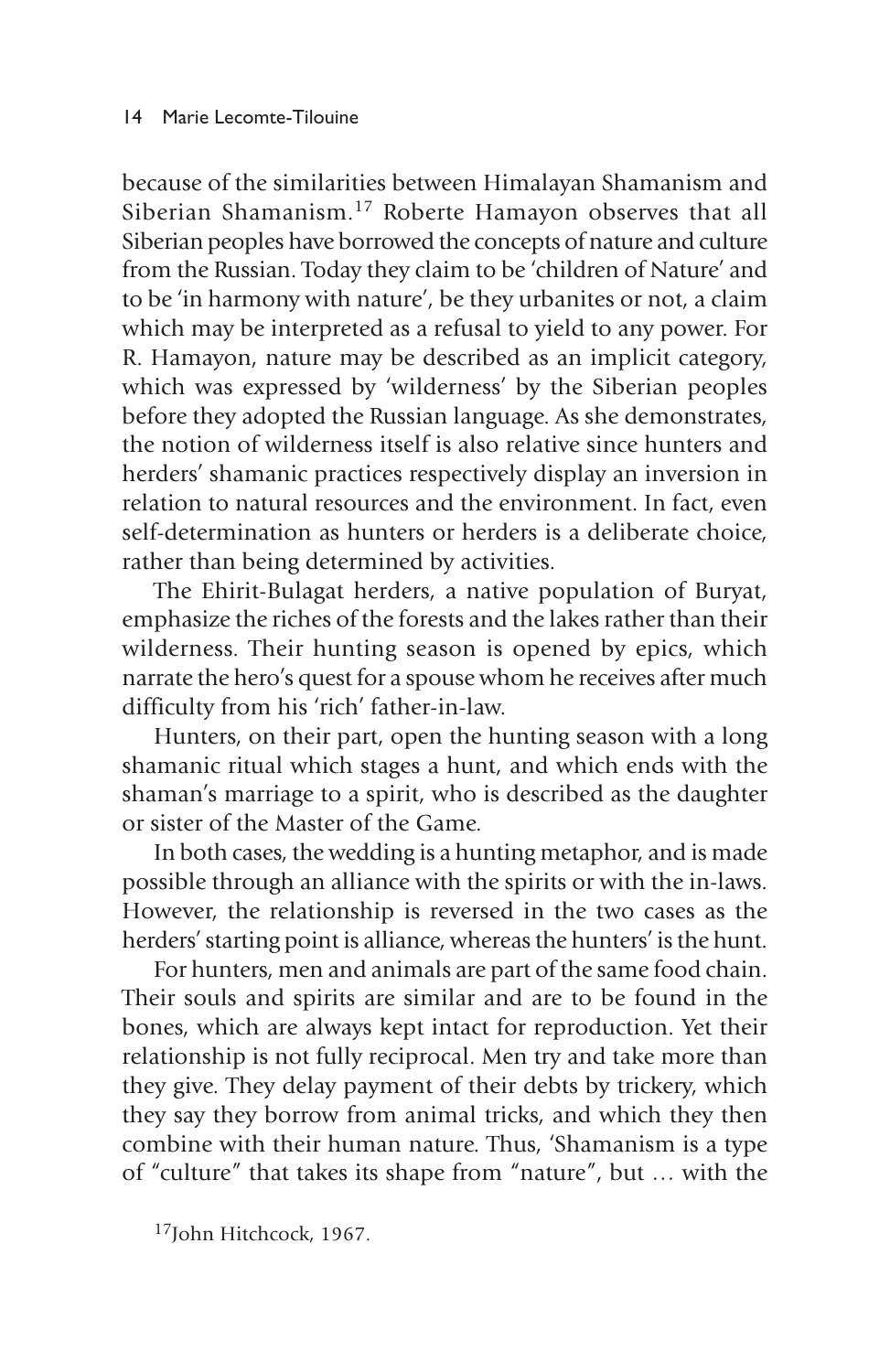result that man's behaviour permanently differs from that of the animal being imitated.'

The first contribution to the [second part t](#page--1-0)akes up Roberte Hamayon's remarks in the Himalayan context. Marie Lecomte-Tilouine explores the recent claim of the Indigenous Peoples of Nepal that they belong to nature, as opposed to Hindu groups who, they say, colonized their territories. She documents the construction of this new identity and the opposition, expressed through an opposed relationship to nature, which forms its basis. The indigenous relationship to nature is positively characterized by harmony, fusion and participation, while the Hindus' relationship is viewed as negative and distant: a distance which goes from the transformation of nature to the non-intervention in nature. These ideas, though newly formulated within an international context, play a fundamental local political role for they do not oppose the dominants' views, but bring about their reversal, through the reification of a vision projected onto 'tribal groups' by the Hindus since ancient times.

Ben Campbell reacts to this approach, which uses the discourse of indigenous activists and intellectuals as anthropological material, and warns against their biases. By discussing A. Agrawal's concept of environmentality and E. Viveiros de Castro's perspectivism, B. Campbell's concern, through the exploration of a group of Tamangs in Nepal, is to characterize a relationship to the non-human, similar to animism, which illuminates villagers' resistance to nature protection. To this end, he suggests introducing the notion of 'environmental subjectivity', which includes both human-environment relatedness and the way the environment is made an explicit category. The task is re-constructive since environmental subjectivity is not a body of knowledge, but fragments, which, when put together, may allow for analysis by anthropologists.

In Nepal, worship of earth-gods by Tibeto-Burmese speaking groups often seems modelled on a reaction to political dominance, once their territories have been invaded by foreign groups.[18](#page--1-0)

[<sup>18</sup>S](#page--1-0)ee Lecomte-Tilouine, 1996.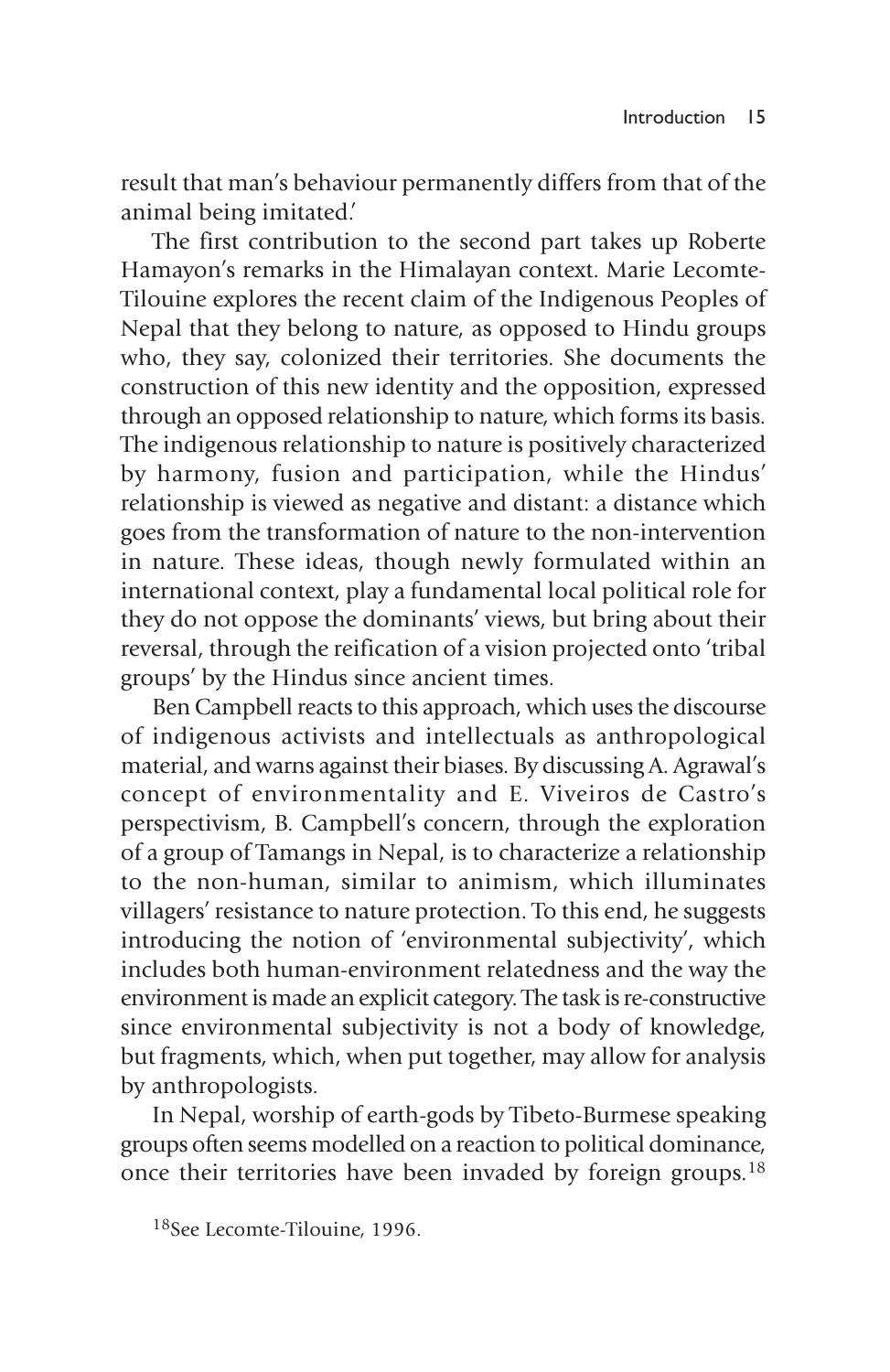Martin Gaenszle's study shows that among the Mewahang Rais, 'political power derives from the subjugating power of the "civilizing" process' over 'the territorial forces of nature and wilderness', which are embodied in the divinities of the soil. Interestingly in this case, the worship of these divinities not only excludes latecomers (though the Kulunge Rais settled 'seven generations ago'), but also the 'illegitimate' first settlers, the Sampange Rais. The Sampange Rais were troubled and killed by the local divinity, whereas the Mewahangs, who had proper ritual knowledge to worship it, chased them away and settled there under the protection of the god. This ritual order persists even today, but tends to have become secondary with the development of new territorial cults, which are less exclusive, and in which newly empowered patrilines are integrated. Like most 'Indigenous peoples' in Nepal, the Rais have developed the cult of earth-gods whom the Hindus themselves neglect, though the latter have established their political power over their whole territory. This suggests more generally that the various indigenous groups placed in a similar position of 'subjugation' developed similar answers to counter it, namely by emphasizing their exclusive relation to the local environment, and by ritually constructing the environment as a territory.

The world conception of the Jads, a small group of Tibeto-Burmese speaking people inhabiting the region located at the source of the Ganges, equally seems strongly influenced by the socio-political relations they maintain with a dominant Hindu population. However, instead of developing exclusive ritual links with the figures embodying their territory, the Jads choose to hide and keep their distance from the dominant culture. Subhadra Channa shows that except for the separatists who adopted Buddhism as a clear way to oppose the dominating Hindu world, the Jads do not have a named religion and use all kinds of ritual specialists. They have developed a tendency to keep their distance both mentally and physically from the Hindu world. Instead of altering their culture and knowledge in response to their negative perception by the dominant Hindu population, the Jads conceal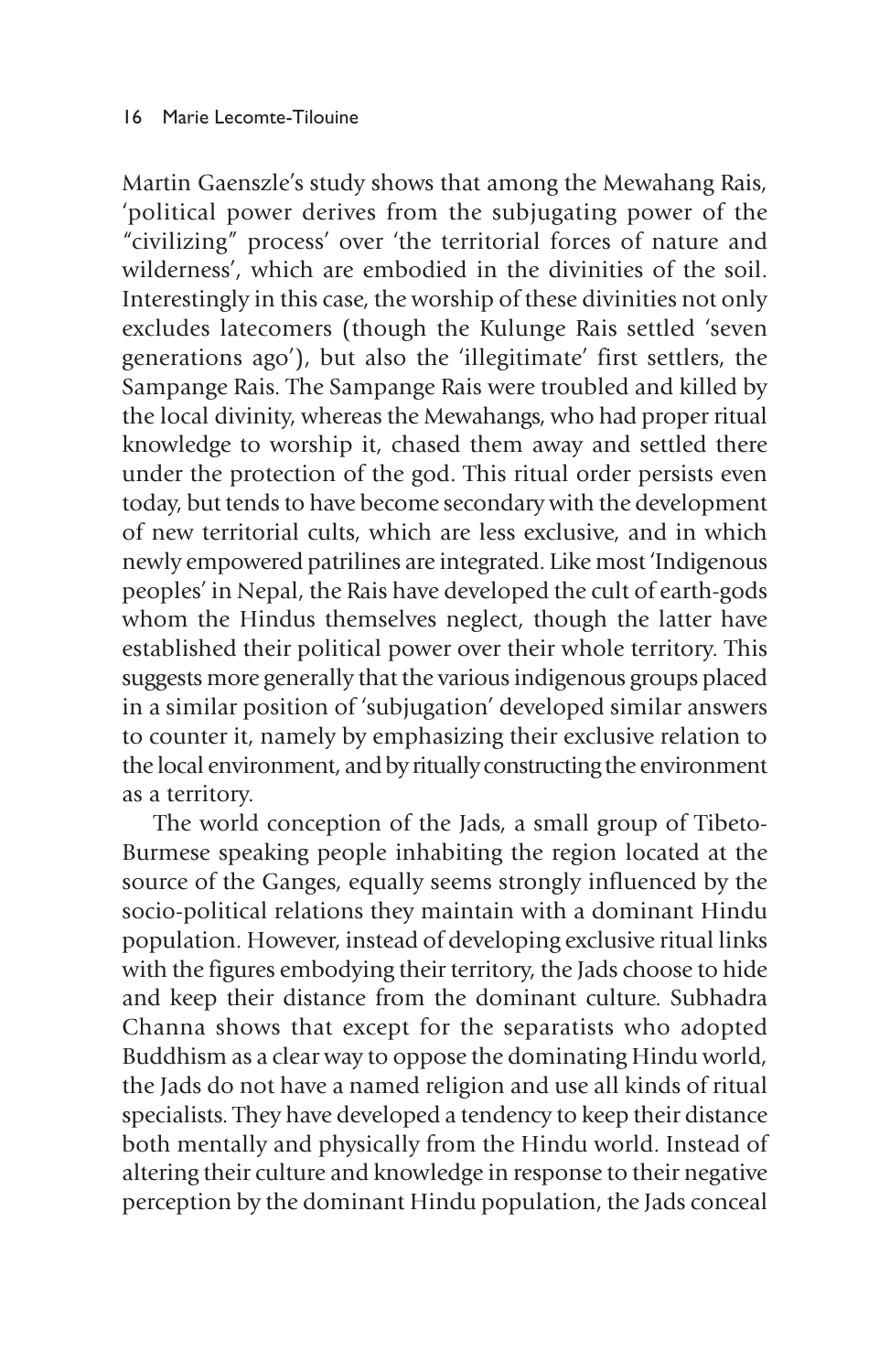them, just as they conceal their habitat when settling to the south, near the Hindus. The Jads view themselves as being close to unspoiled nature, i.e., altitude pastures and forests. However, a clear distinction is made among them between the males, who are more closely related to this domain where they spend some months with their herds, and the women, who must be careful not to anger spirits when venturing into the forest and are not allowed to spend the night there. The Jads valorize their own environment, which they view as nature, and devalorize culture, which they understand as being that of the dominant Hindus.

In the region of Kohistan (Northwest Pakistan), recent Islamization has led to a ban on regional traditions, such as the singing of epics and performance of shamanic rituals. However, Islamization has not affected, in the same manner, the different categories of the landscape, which are highly contrasted. Thus the high mountains, which form other worlds inhabited by fairies and giants, have not been Islamized. Kohistanis use these remote places for rendezvous with their lovers. Claus Peter Zoller uses the nature-culture opposition as implicit knowledge, and as a hermeneutic strategy or tool, which offers a possible way of reading the Kohistani practices of love. In this context, love is a liminal experience, which is 'legal' only in the wilderness and excluded from the settlements where respect, but not love, prevails between husband and wife. The married lovers meet secretly in the high meadows where their love is bereft of any social consequence as it is strictly platonic. All Kohistanis have lovers, yet this has to remain strictly secret, otherwise they will be killed by their kinsmen and transformed into fairies. If love enters the settlement which is the sphere of respect, it creates wilderness within society: killings and rapes, with no emotional restraint and a total lack of control over actions. There is thus a 'close correspondence between the oppositional notions of culture and nature on the one hand, and the Kohistani practices of secret love affairs and vendettas on the other,' says Zoller. Somehow, wilderness here serves as the framework of pre-Islamic elements whereby Kohistani society gave a particular shape to their Islamization. Surprisingly enough,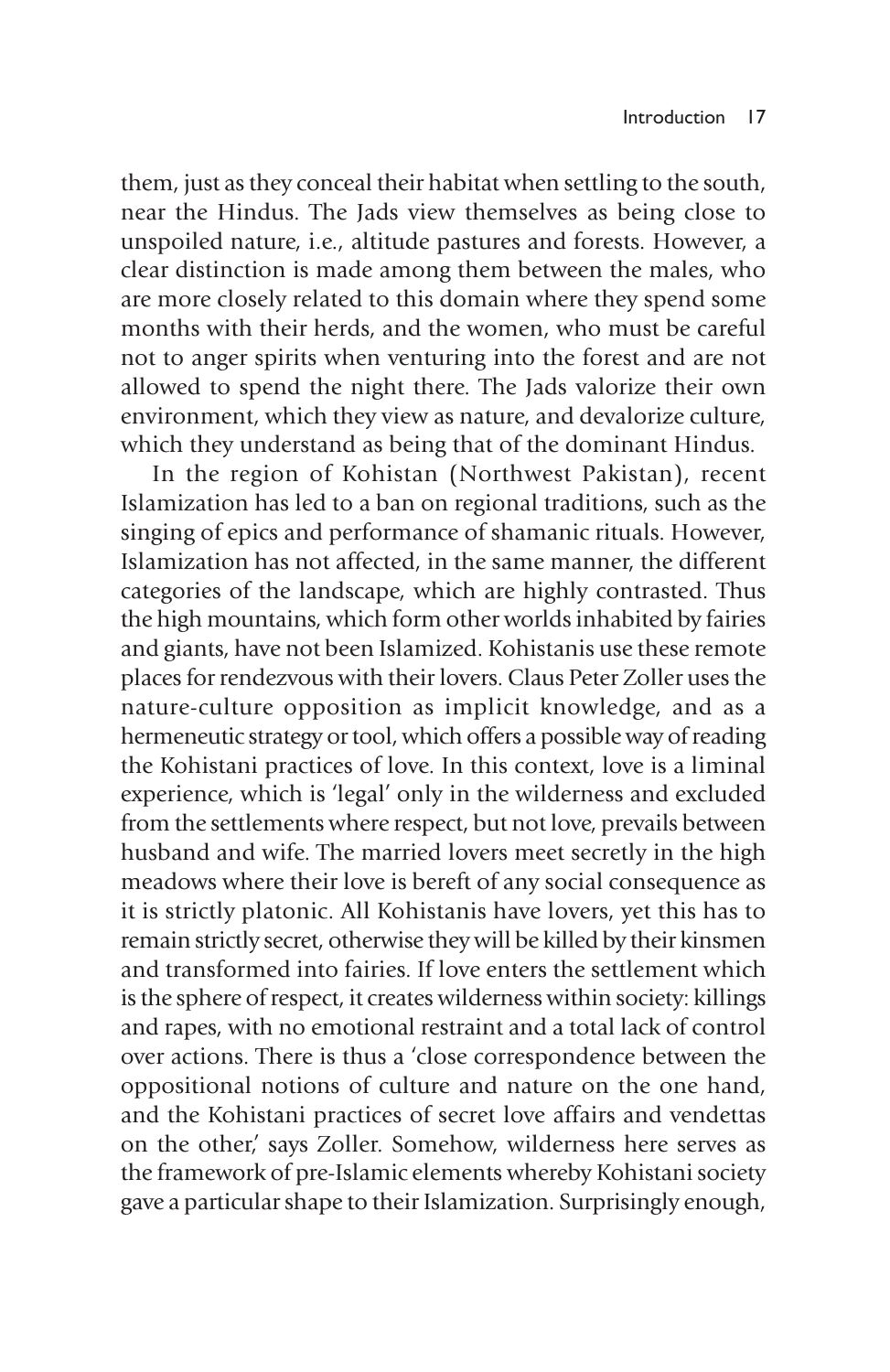it has resulted in an institutional game of playing with fire, where the forbidden values of the wilderness are so attractive that one risks his life for it.

Tibetans are mainly known through their vast religious textual tradition, yet, as Rachel Guidoni shows, present-day Tibetans share common knowledge about relics which find few echoes in this written corpus, even though relics play an essential role in Tibetan religious life. Although relics are highly thought of, their spontaneity or naturality is crucial; if they are the product of some artificial procedure or intention, they are devalued. Except for holy scriptures, any sacred source may produce relics, which manifest the virtues of both its emitter and of its receptor. Relics are usually pearl-shaped whitish balls emitted by the body of holy persons (whether dead or alive) and are commonly found in sacred places which also produce them. They are carefully kept in dark places where they are said to grow and multiply, or even to move. While Buddhist philosophy groups together the various kinds of sentient beings, as far as relics are concerned, a clear distinction is drawn. Indeed, like humans, animals may also generate relics, but these are black, and if kept by humans, they lead to hell.

The last three contributions focus on socio-cosmological models which preside over different scales and domains of human societies and their environment in the Himalayan region. These represent broad explanatory systems in which energy flows circulate along networks structuring living beings, their settlements, environment and the whole cosmos alike. The all-encompassing nature and the circularity of these explanatory models do not allow the determination of any starting point from which they can be constructed, but highlight a conception of the universe and all its components as being ruled by the same phenomena and in relation to each other. This material blurs both scales and categories by focussing on processes and networks, in which humans are included but which they also reproduce.

The practices of pastoralists from Yunnan are based on two alternative explanatory models of the processes that affect plant growth as well as the health of animals and humans. Andreas Wilkes shows that the same explanatory models were found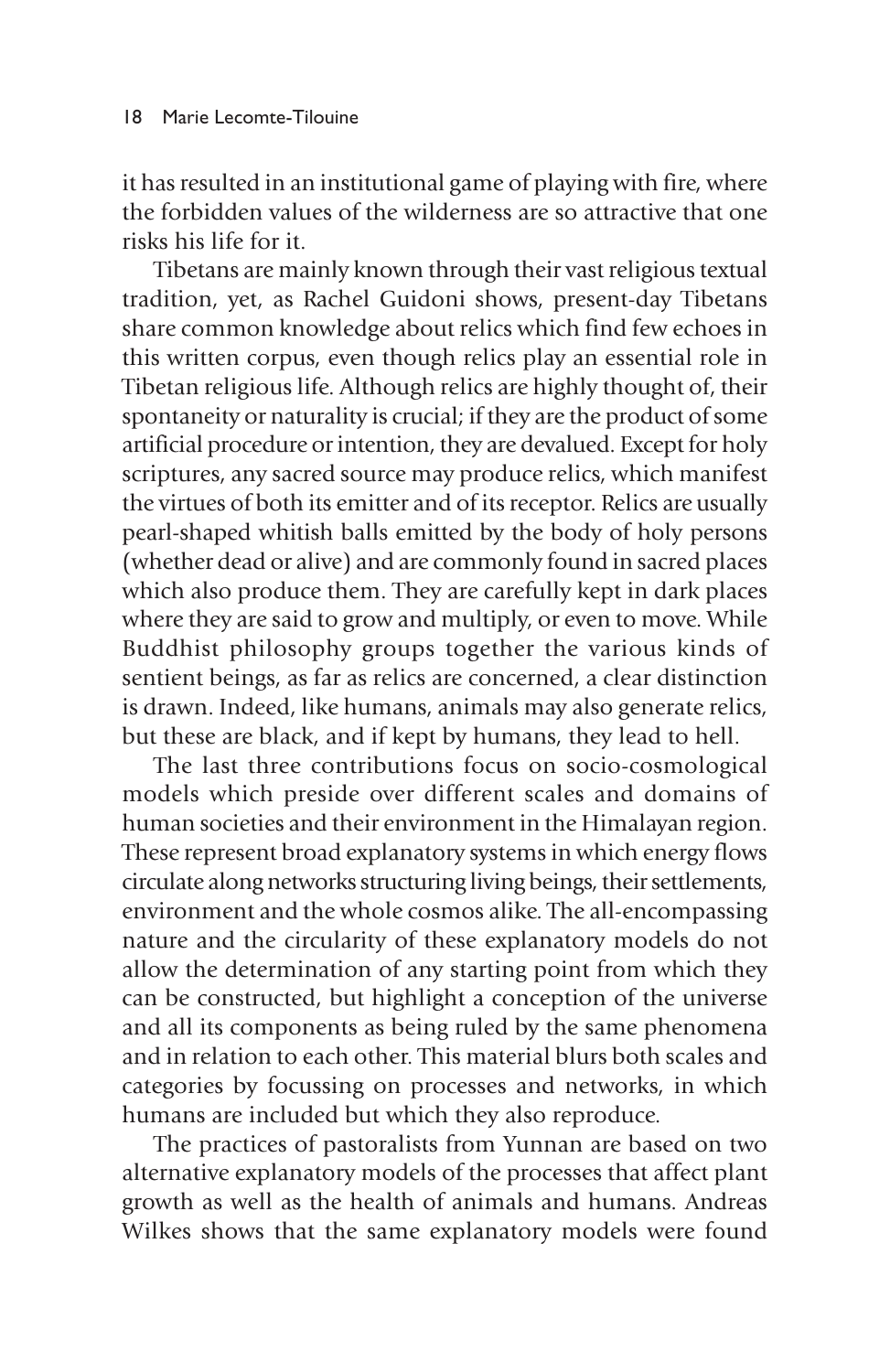relevant in experiments on exotic fodder technologies and on methods to control weed infestation in alpine meadows. These ideas underlie villagers' understandings of the value of these new technologies and their plans regarding their use. They also explain why they attempt to maintain the productivity of their herds of cattle by the specific custom of feeding meat to cows.

Pascal Bouchery's study focuses on the models governing the irrigation system and the conception of the social and physical environment among the Hanis of Yunnan. The author shows that their similarities are striking. The local environment is seen as being crossed by two types of energy flows: the first ones originate from the mountain tops (the realm of the gods) and follow their 'paths', from one summit to another, down into the valley; the second ones follow the streams from their sources, which are the habitat of deities named 'water owners'. Human settlements are located on these flows, or even better, at their place of convergence, to benefit from their energy, exactly in the same way that the parcel of land achieves its degree of fertility from above through irrigation channels, into which manure is thrown. Like the energy flow, the irrigation system is oriented downwards and its flux should never be interrupted: a principle which is regulated by social laws and carefully monitored. In this conception, human techniques closely parallel the world's perception and both are fully interlinked.

The energy networks among the Hanis recall the visible and invisible networks which cross the cosmos, the earth and the human body in Hinduism. Chiara Letizia shows that the common structure of these networks is made up of threads and knots representing passages. The structure relies both on the physical world and on the imaginary, since invisible elements are also part of the networks. Humans circulate along the river network, and towards holy confluences, which represent passages or *tirtha*, in the same manner as air is said to make a pilgrimage through the human body, along its channels and *cakras*, and to make ablutions in its interior holy passages (*tirtha*). In this vision therefore man is both 'pilgrimating' the world and 'pilgrimated' from within. He does not differ from his environment.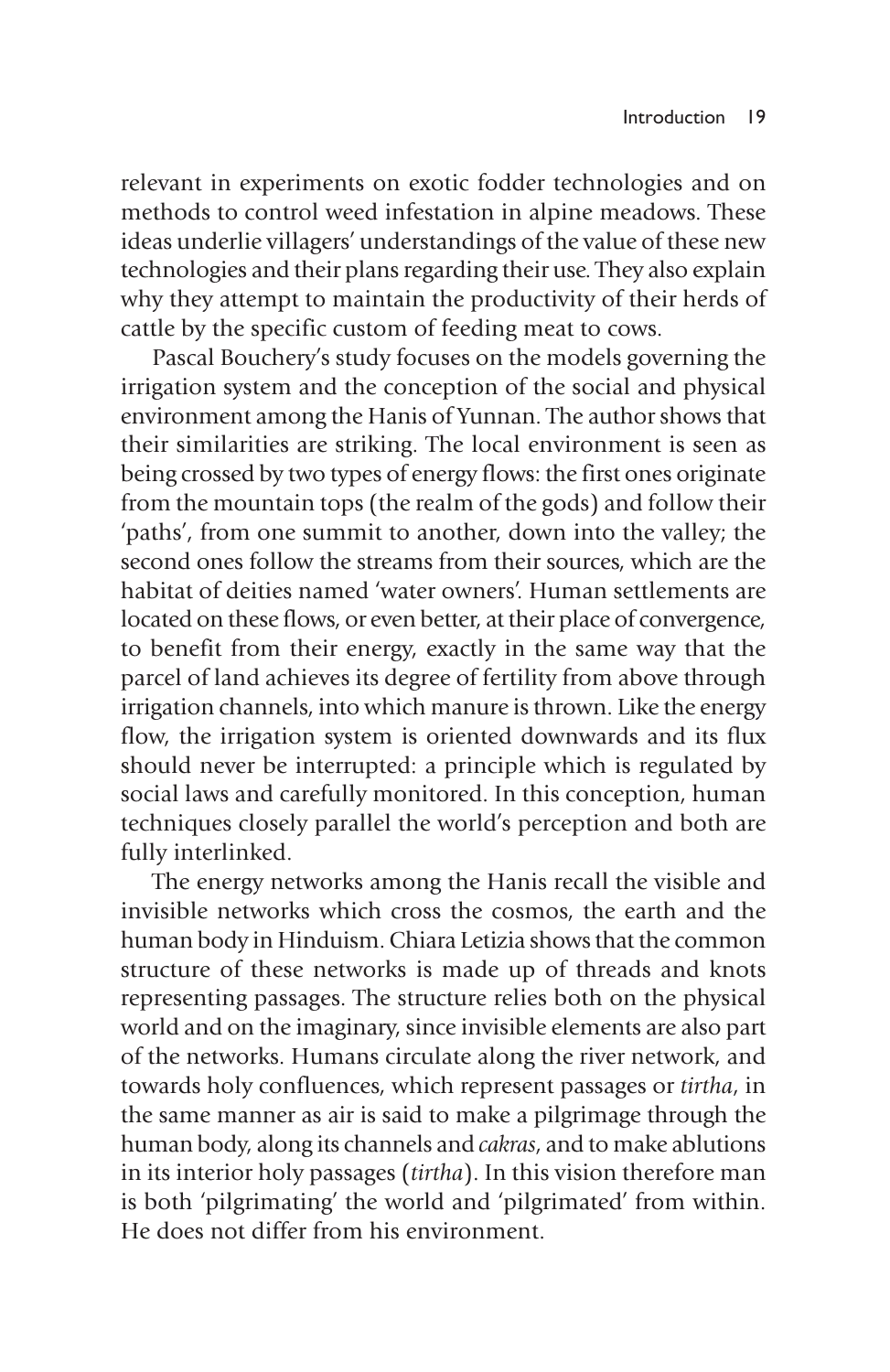### Himalayan Hindu and Indigenous Views on Nature and Culture

Some remarks on the Hindu world in its relation to these populations in Central Nepal will provide an understanding of the context dealt with in this set of contributions dealing primarily with indigenous groups inhabiting the Himalayas, as well as the data for investigating the reactive dimension of the conception of nature and culture. The specific Hindu social organization in a caste hierarchy is generally presented as being fully independent of a historical process of settlement and of any territorial dimension, though the caste with the greatest numerical strength, and/or the caste owning the largest part of land in a given locality or region is recognized as the dominant caste. In the Hindu Himalayan context, caste organization was imposed on all groups during the Middle Ages as a common framework, and spread its correlated ideas on purity and hierarchy. However, in this context, these notions are not fully exempt of the geographical setting and especially of the criterion of autochthony. Autochthony, which is closely associated with wilderness and nature, distinguishes the 'elders' within local societies. In many regions, and especially in Western Nepal, the first settlers maintain a specific political or ritual status and role, even if they are of a low caste. In the hilly regions inhabited by both caste and tribal groups, the elders are usually found among the latter and are viewed as more savage and closer to nature than the former. They often claim to have emanated from nature, to be the local 'men of origin'. Low-caste groups play an analogous role in the Indian Western Himalayas, where they are seen as autochthonous in comparison with the upper castes who describe themselves as latecomers.

At first sight, the autochthony criterion, as a source of prestige and of ritual or political prerogative, reveals a worldview that is independent of the functioning principles of the caste organization based on the pure and impure. Alternatively, it may be that this dimension has been neglected in the way social anthropologists have theorized about this organization. Indeed, in the Hindu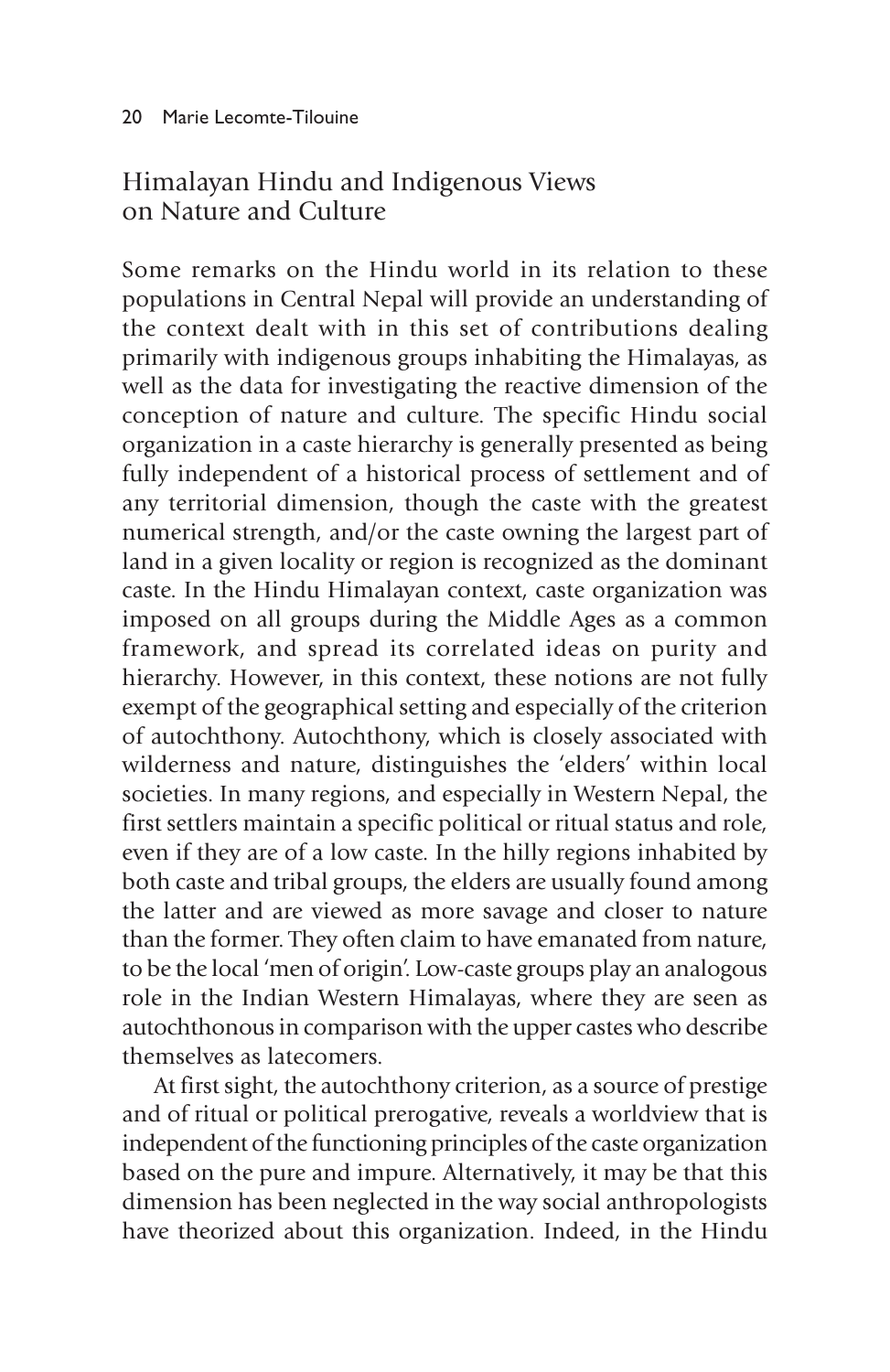myth of the creation of the social hierarchy, the most eminent class, that of the Brahmans, is also the first-born. Hence preeminence is expressed by (or co-extensive with) primacy. However, Hindu social order is not maintained by mere abstract principles, and the Hindu myth of the creation of kingship offers another, more complicated scenario, where an evil and barren Hindu king, then a tribal king, are respectively killed and expelled before a good Hindu king is enthroned by the Brahmans. Absolute eminence is thus aptly transcribed by absolute anteriority in the Hindu myth of human creation, yet ruling over a territory and society—or kingship—is the result of a series of adjustments dealing with different pre-existent categories of beings.

In present-day practices, when they have not been killed or expelled, autochthonous groups of Nepal are recognized as having a right over the territory. This is often expressed in rituals but has nothing to do with the criteria of purity, and even transgresses it. This phenomenon is not restricted to the Himalayan area. The Brahmans of the village studied by Jean-Luc Chambard (1994: 69–70) in Central India, for instance, are said to have eaten the half loaf of bread offered by the Chamar impure caste, the original inhabitants of the place, in order to be able to settle on the same territory. Though not absent in the Gangetic plain, the chronology of settlement is more systematically used to describe and explain local power struggles, as well as ritual organization in the Himalayan area. This fact is explained locally by the late coming of Hindu groups to territories already occupied by numerically important autochthonous groups. Whatever the reason, one of the consequences of this right is that Himalayan Hindu kings are closely associated with those who represent autochthony: they have wild counterparts, the Raute or Kusunda hunter-gatherers with whom they maintain a fraternal joking relationship, or they themselves are seen as the offspring of local tribes. The Hindu king thus partakes in the wilderness, and he may freely intermarry with tribal women. When seen as being good, the king is viewed as a god who indulges in the accumulation and redistribution of wealth and pleasures; when evil, he is to be slaughtered like a dog. The Brahman, on the other hand, is an ascetic god and when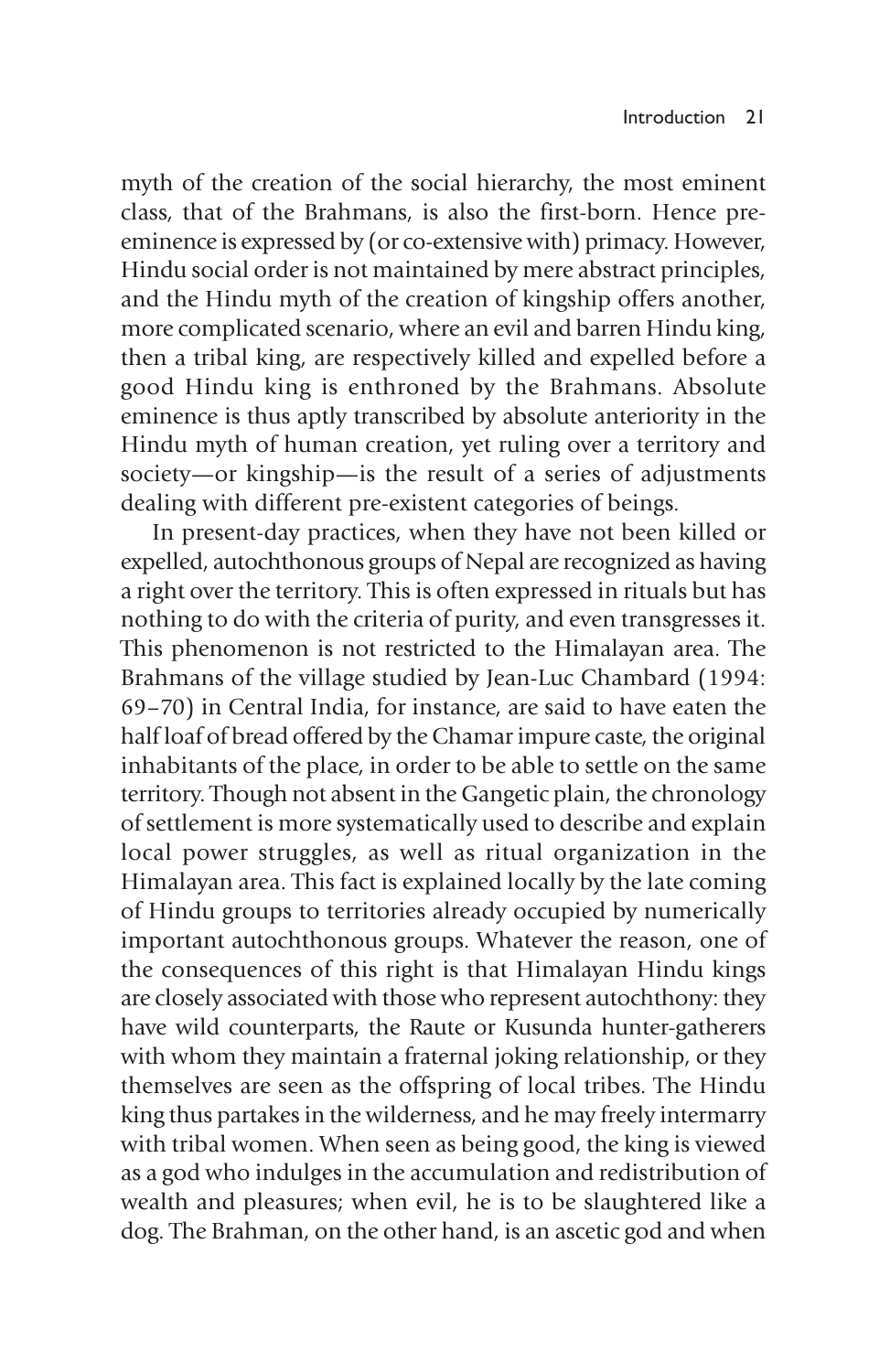guilty, he becomes an untouchable to be expelled, not an animal to be killed. Whereas the Brahman thus crosses the social hierarchy along the pure-impure axis, the Hindu king evolves along another axis ranging from civilization to wilderness.

Geographic rooting is not only fundamental for Hindus with respect to settlement chronology, but also regarding their 'culture'. High-caste Hindus inhabiting the Himalayas frequently express a feeling of having migrated from a civilized place, northern India, towards a more savage region, the Himalayan Mountains. This statement comprises numerous dimensions, since wilderness is a complex and paradoxical notion for Hindus. On the one hand, it is clearly characterized by social un-differentiation and this feature is usually negatively connoted: a wild place is inhabited by *ajat* people, or people with no caste. This feature is attributed to all inhabitants by the environment, and high-caste individuals inhabiting remote Himalayan areas express the idea that their immersion in the wilderness has made them just as wild as the autochthons. Yet, on the other hand, *ajat* people, 'normally' ranked as impure, are not seen as such when wild. Indeed, wilderness forms a kind of parallel world, where people deprived of *jat* are seen as wild alter egos of their civilized counterparts, not as belonging to the bottom rung of the social hierarchy. This is expressed by the pure status in the Hindu hierarchy conferred on all local groups throughout the Himalayan range, despite their culinary or other social habits that are so 'disgusting' in the Hindus' eyes. It is also expressed, most remarkably, by the treatment of the most savage among the local groups, the Kusunda, Raute or Raji hunter-gatherers, who are regarded as Kshatriyas of a strange kind: the kings of the forest. In the case of animals, wilderness even confers an additional degree of purity: thus the boar is eaten by Kshatriyas, though the pig is not, and wild chickens are eaten by Brahmans whereas domestic ones are not, etc.

In Nepali, wilderness (*jangal*) is a relative notion designating a 'less domestic' space than the point of reference: for instance, the outside when speaking from the inside of a house or uncultivated places when speaking in a cultivated field, with the forest as its extreme manifestation. It also has an absolute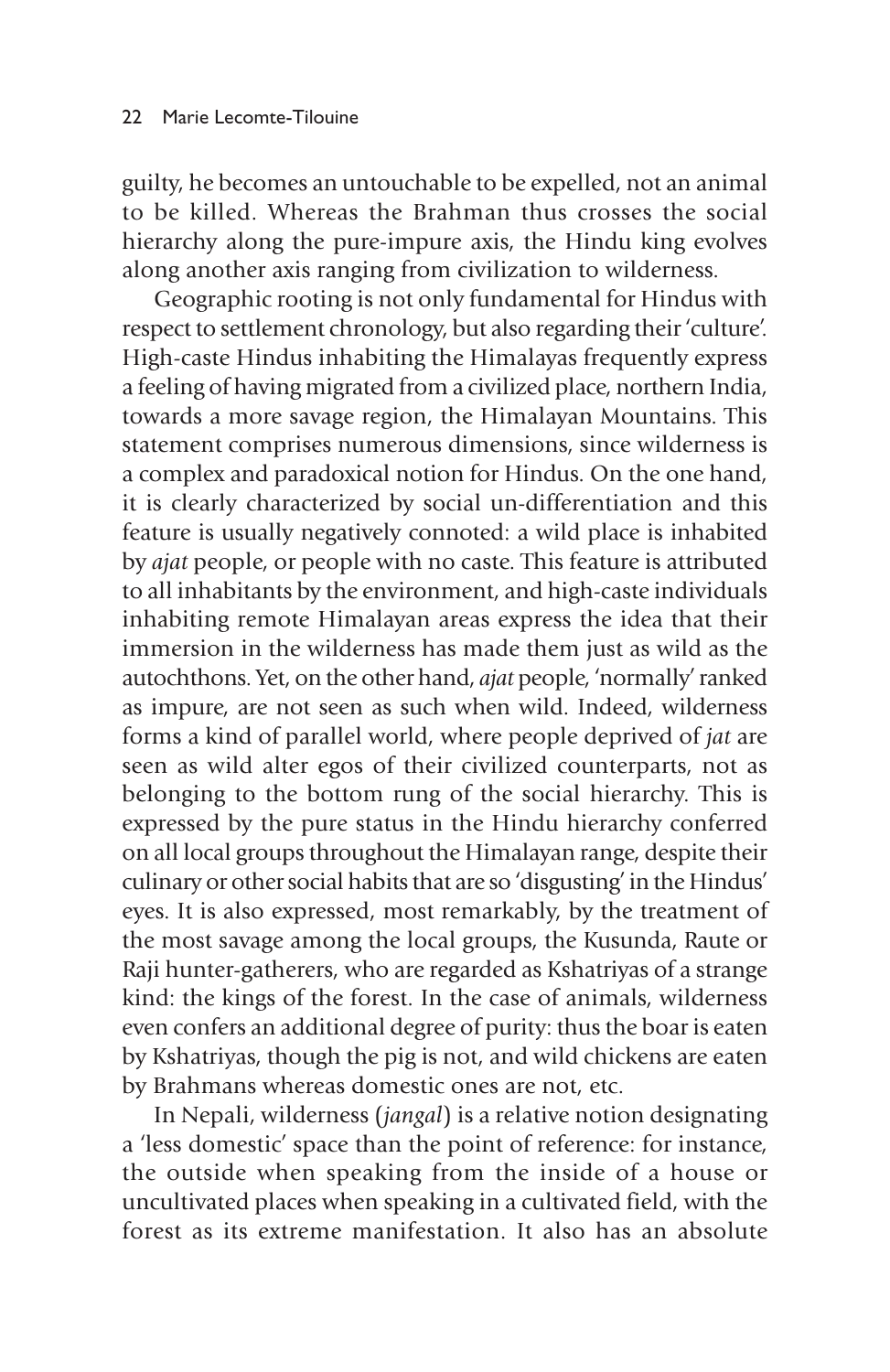definition for the Hindus, as the space where rice cultivation is impossible. High-caste individuals explain that they cannot settle above the geographic rice cultivation limit or they would be 'wild'. This is significant because rice is an absolute necessity for their life-cycle rituals, or *samskar*, especially the ritual of the first solid food offered to a child, and the death rituals. They refer to the essence of what they call 'culture', *samskriti*, which is defined by *samskar*. Shantiraj Sharma, the Brahman author of a booklet on the culture of the Khas-Kirat people, highlights the relationship between *samskriti* and *samskar* and defines the relationship between nature and culture in the following passage:

The word *samskriti* [culture] was built around *samskar*. Now the word *samskar* has two meanings. The first one is the following: when man is born, he is similar to other animals. Animals, as men, search for food, sleep, are afraid, copulate, feel maternal love, the heat and the cold, protect themselves and their race. This is why Vedic texts called *shudra* [name of the lowest social class] the beings who possess only these low attitudes: these people deprived of *samskar* remain in their wild form. After birth, the different *samskar* rituals purify man of his animal aspect and raise him to a higher stage. Raising man from the wild or the animal stage, *samskar* offers him civilization (*sabhyata*).

There is another meaning of *samskar*: the form and design that the potter gives to raw clay, once cooked, cannot be erased, and it is the same with molten metal. Once cooked, the form no longer changes. In the same way, the memory of the *samskar* left by the beliefs and observances in our ancestors' spirit, remains indelible. These *samskar* of the spirit are called *samskriti*, (culture). The Hindu Aryas of the plains attach great importance to contacts, to purification rules, to purity. In hot areas where one perspires, washing oneself and one's clothes daily is unavoidable. If not, not only would one's body smell, but insects and vermin would also take residence and transmit diseases. Gradually, this usage became registered as a *samskar* consisting in washing and cleaning. Purity became associated with cleaning. Because of this, if they cannot wash, the Hindu Aryas of the plain develop allergies. They attach importance to washing, even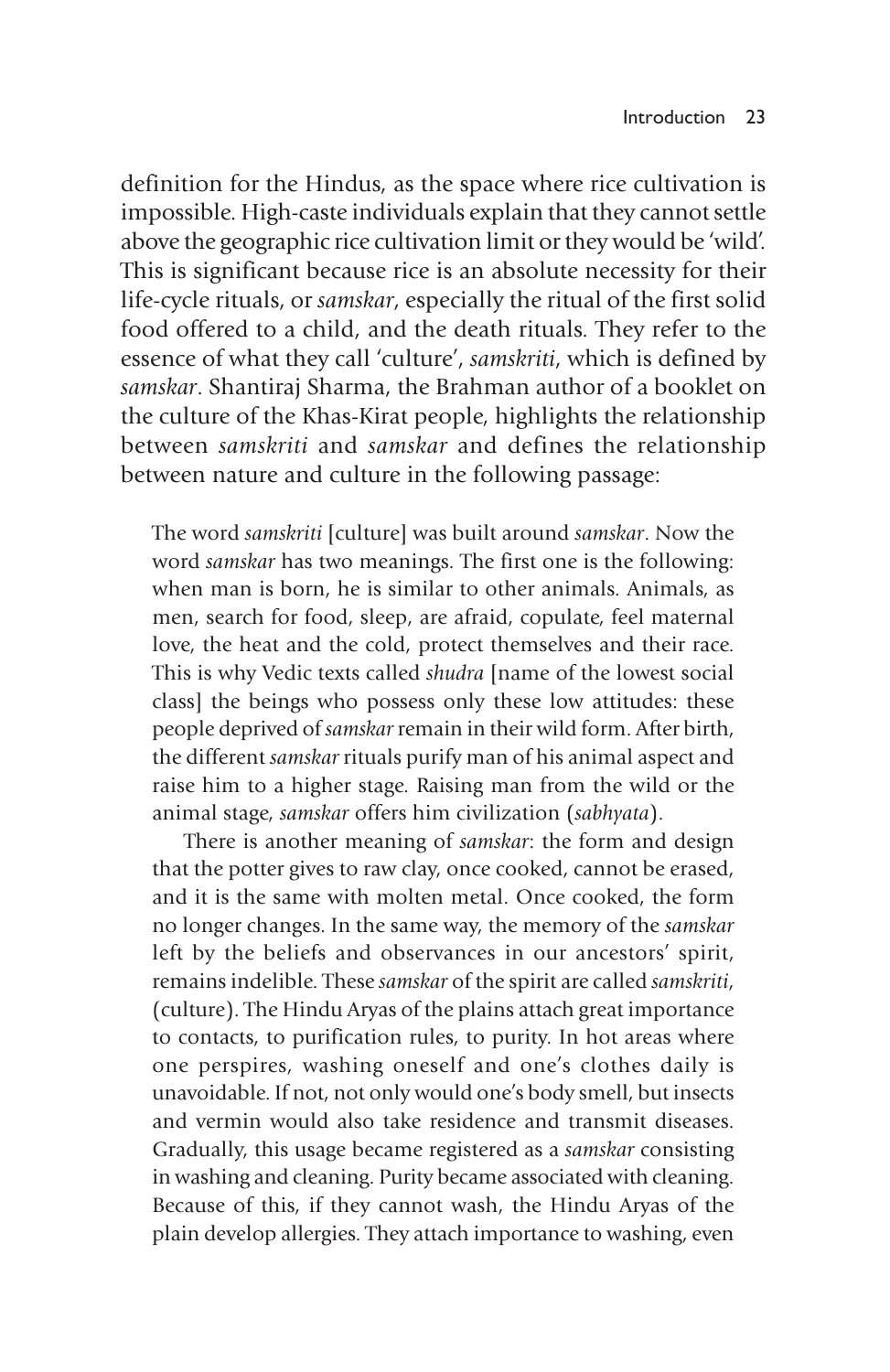#### 24 Marie Lecomte-Tilouine

in the mountains, even when the weather is cold. This is their natural and mental *samskar*. However, the fresh air of the mountains has all the power to purify: there, water is not necessary but once a mental *samskar* is built, one cannot erase it by simple reasoning. Those who live on the mountain tops do not wash, do not clean their clothing or the pots in which they eat; they are not concerned with purity and impurity (*juthochoko*), as they take pleasure in eating leftovers or dried meat. This is their geographical culture (*bhaugolik samskar*). In the *samskar* of the mountainous nature, there is no disgust relating to food, and people do not develop allergies. The mountains erase dirtiness, and this is why such peoples are not affected by vermin. Cold air, snow and frost ensure their natural destruction. Then why adopt the *samskar* of the Hindu Aryas of the plain [in the mountains]? (Sharma, 1995: 6–7).

For this author, culture therefore has a dual basis: it is both geographical (i.e., conditioned by environmental factors) and mental, or, as he explains, inherited. From a natural origin, culture, once registered in the mind, becomes disconnected from the environment. It is a progressive process similar to the cooking of clay or the melting of metal, which is perpetuated from generation to generation (until one Brahman realizes that it is meaningless in the new environment). Another distinct part of culture, called 'civilization' here, is opposed to wilderness, and acquired by the lifecycle rituals, which to varying degrees, refine the different categories of human beings, who are all born equally wild.

Santiraj Sharma's views are illustrated by actual education practices in rural Nepal: children (be they tribal Magars or uppercaste Hindus) are told by their parents to keep their distance visà-vis wild counter-models: not to behave like monkeys (by chewing on corn on the cob) or like wild beasts (by eating pieces of meat before they are cooked). Education is akin to domestication. Though the process of cultural refinement is presented as definitive in the image of cooking used by Shantiraj Sharma, Nepalese villagers often express the idea that, when in contact with wilderness, living beings return to this state. Among animals for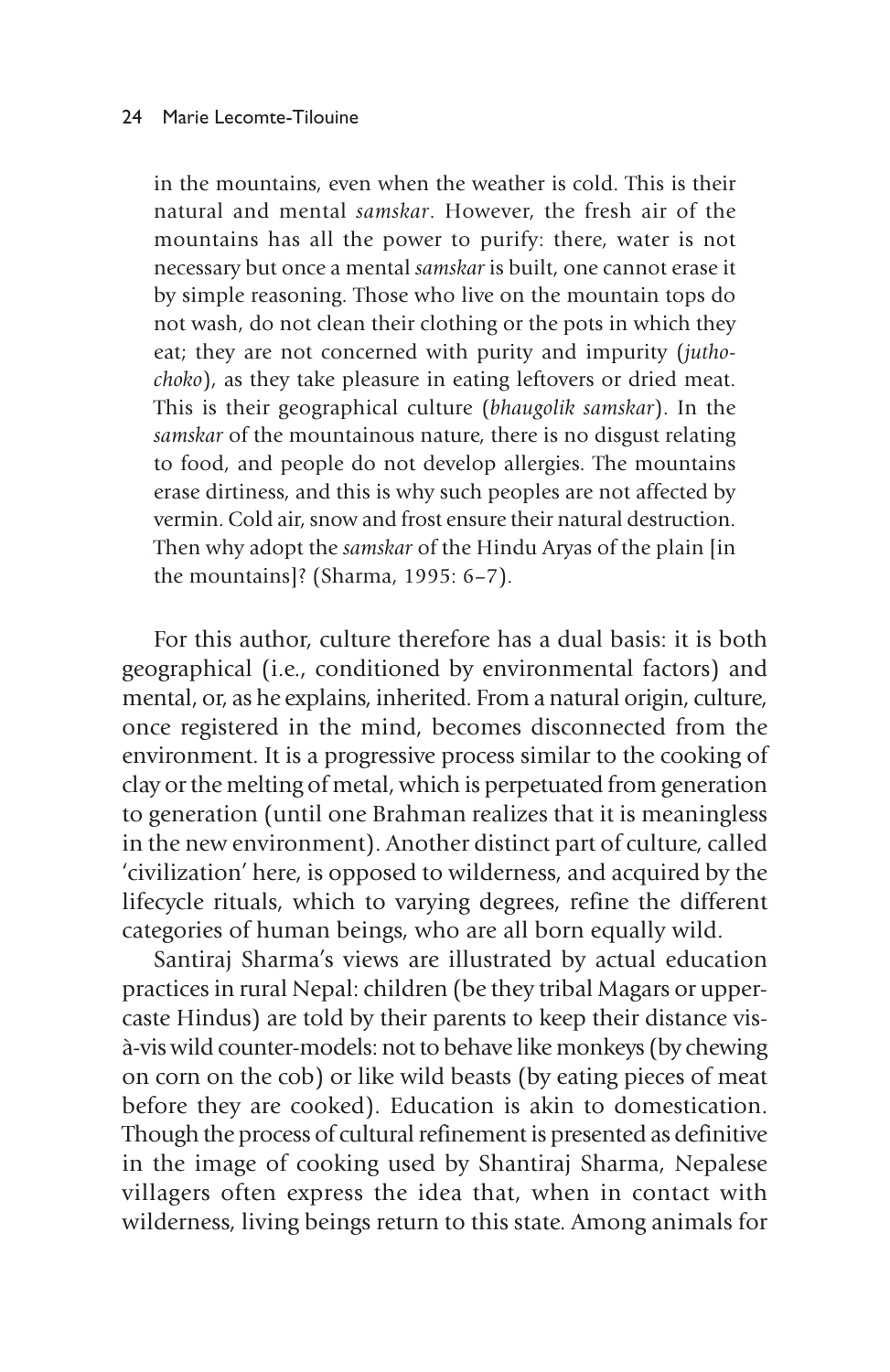instance, domestic species are viewed as still akin to their wild counterparts. The dog does not bark at the jackal, its cousin, but lets it kill poultry. A chicken or a piglet released into the forest is said to become wild in this environment. Human beings also carry with them the dangers of the wilderness and hunters or those who venture into wild places for ritual purposes ritually get rid of them before returning to the village; babies are not to be handled by anyone coming from outside unless the person rids themselves of the dangers from the outside by placing their hands over a fire; and finally, Himalayan peasants who rarely wash their bodies, as Shantiraj Sharma recalls, carefully wash the earth off their feet so that it does not enter the house.

For Hindus, high places are wild for they do not offer full conditions for maintaining their cultural norms. The Nepalese Hindu government took into account this dimension and adopted less stringent rules in remote areas because it was considered impossible to behave in the same manner as in other parts of the Hindu kingdom. Interestingly enough, liberal rules for remote places did not only involve food, but also sexual practices. Perhaps it was on the basis of this principle that regulations for low-ranked groups were less strict than for upper-castes. They performed fewer *samskars* and were thus less refined; their wild behaviour was more acceptable, if not normal: they simply had to avoid polluting others.

In the hills of central Nepal, most people speak Nepali, a language in which the categories of nature and culture are often used in an oppositional way. For instance, it is used in the characterization of divine stones, to distinguish the worthiest ones, *prakritik* or natural, from those that were created by man. Various factors confer the status of a natural form of a god on a simple stone: physical factors (i.e., its appearance, its abnormal weight, its displacement), or external factors such as a revelatory dream. Unexpected encounters with divine *prakritik* icons, their selection, their valorisation and their worship form a major part of central Nepal's religious life. They are the only venerable icons, and if man-made representations of gods are added they have mostly, a decorative purpose. The idea that a ritual can confer permanent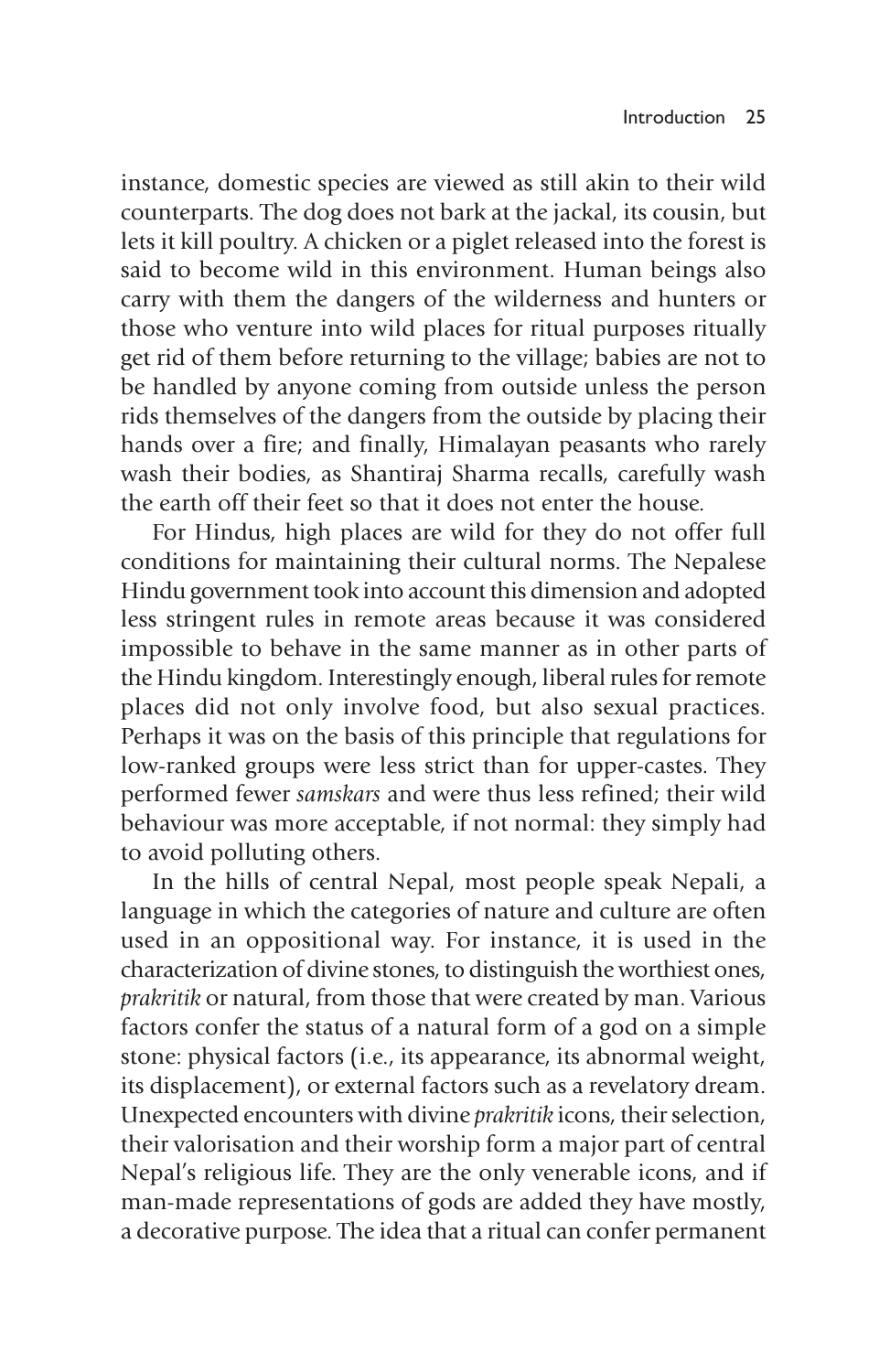divinity on a man-made representation is not common in this region; the process is used by Brahmans, but only temporarily, and at ephemeral shrines (*jagge*).

Gods generally manifest themselves through the natural world comprising some objects and phenomena that are considered divine, and qualified as natural, *prakritik*. Once acknowledged, they are set up in ultra-natural spaces, guarded by a wall where men are not allowed to intervene: no digging, ploughing, building or taking, not even dry wood or leaves. In these places set apart, wilderness forms the gods' temple, showing the sacred character conferred on unspoiled nature.

Puzzled by this conceptual field combining the divine and 'naturalness', as opposed to human and civilized, one day I quite simply asked a villager, a Chetri (or Kshatriya): 'what is cultural *samskritik—*and what is natural—*prakritik*?' He indicated at once his nearby field and answered: 'Here there is wheat. Man sows seed here: it is cultural. But afterwards, it grows: this is natural.'

This answer is interesting coming from a peasant because, as such, he knows that a seed borne away by the wind or a bird can germinate on its own, whereas man helps his wheat to grow by undertaking a series of operations: manuring, weeding, ploughing and other tasks. Thus sowing can be seen as natural and the growth of the plant as resulting from cultural operations. However, my interlocutor had radically separated these two processes from each other, according to the required degree of human intervention: without man, he added, a strong concentration of cereals cannot grow in a given place. On the other hand, germination and growth may prove excellent in a fertile place, without man having any part to play in it.

The example of the field shows that, for a peasant from central Nepal, the nature versus culture opposition does not translate the distinction between what occurs *de facto* with no human intervention and what does not, but between what *can* occur naturally and what *cannot*. The distinction relates to the possibility of a phenomenon occurring, not to the real conditions of its occurrence. In sowing seed, man's intervention is a determining factor, whereas in its germination and growth, this is secondary.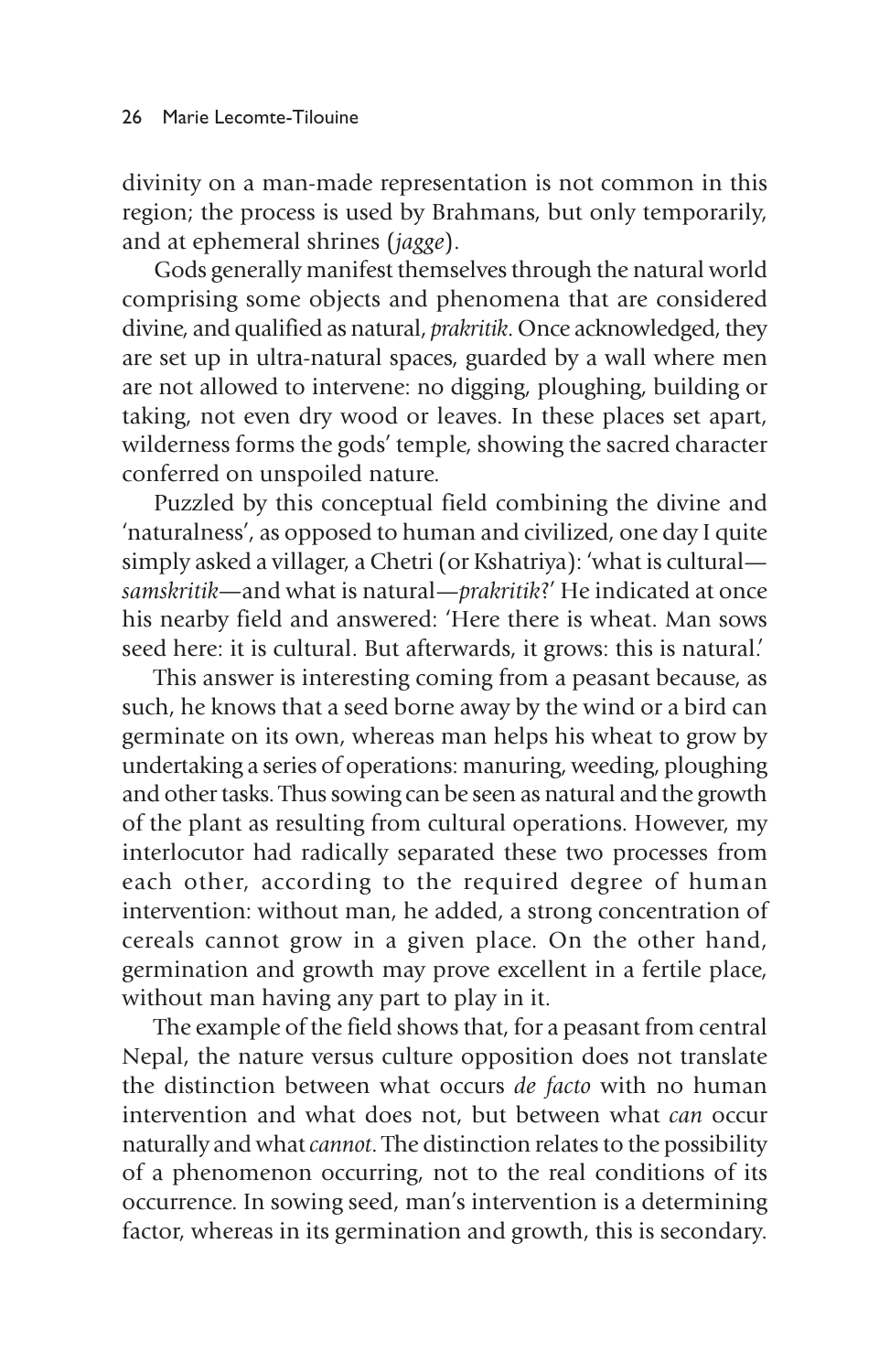This conception is not idiosyncratic, since it is expressed in numerous myths about the foundation of villages in central Nepal, where hunters, seeing land ploughed by wild boars, sow seed and return a few months later to evaluate the yield. If there are large ears of grain, they know that the land is fertile and therefore settle on the spot. In this widespread account where even the preparation of the soil is not the product of human intervention, sowing indeed represents the founding cultural gesture, the result of which predicts future human settlement.

This scenario is literally opposed to another type of founding account narrating the transformation of 'wilderness' into 'auspiciousness' (*jangal ko mangal)*, and thus a real transformation of the nature of nature by man. This transformation is narrated by high-caste Hindu groups, when referring to the clearing of land to establish new settlements,<sup>19</sup> or metaphorically, when evoking the establishment of the Hindu order and laws.<sup>20</sup> Thus when King Prithvi Narayan Shah conquered Kirtipur, though a highly urbanized area, he is said to have rendered the wilderness of Kirtipur auspicious, by felling trees. Interestingly, the description of the conquering process is presented as a hunt with the enemy kings as deer. The Hindu royal conquest thus literally parallels the settlement of hunters on a wild space they clear, followed by the auspicious transformation of the territory into a cultivated and irrigated place.

It might be rapidly concluded from these few elements that we are faced with two groups: one (the Indigenous Peoples), closely related to nature, has a selective attitude toward its environment, both in the establishment of its gods, and in its settling process; the other (the Hindu upper castes living in a wild environment) accepts and recognizes this attitude, but encompasses it within their transformational capacity towards the natural realm and the supernatural one. This capacity is nonetheless limited in their

<sup>[19](#page--1-0)</sup>See for instance the family history of Motilal Malla (2045 VS: 1–6), which relates the migration of 500 families from Baglung to Surkhet-Dailekh in 1831, and describes how they cleared land and made canals.

<sup>20</sup>See the chronicle edited by D. Vajracarya,  $(2019 \text{ VS: } 117)$ . For another mention of this process in Nuwakot, see [p.196.](#page--1-0)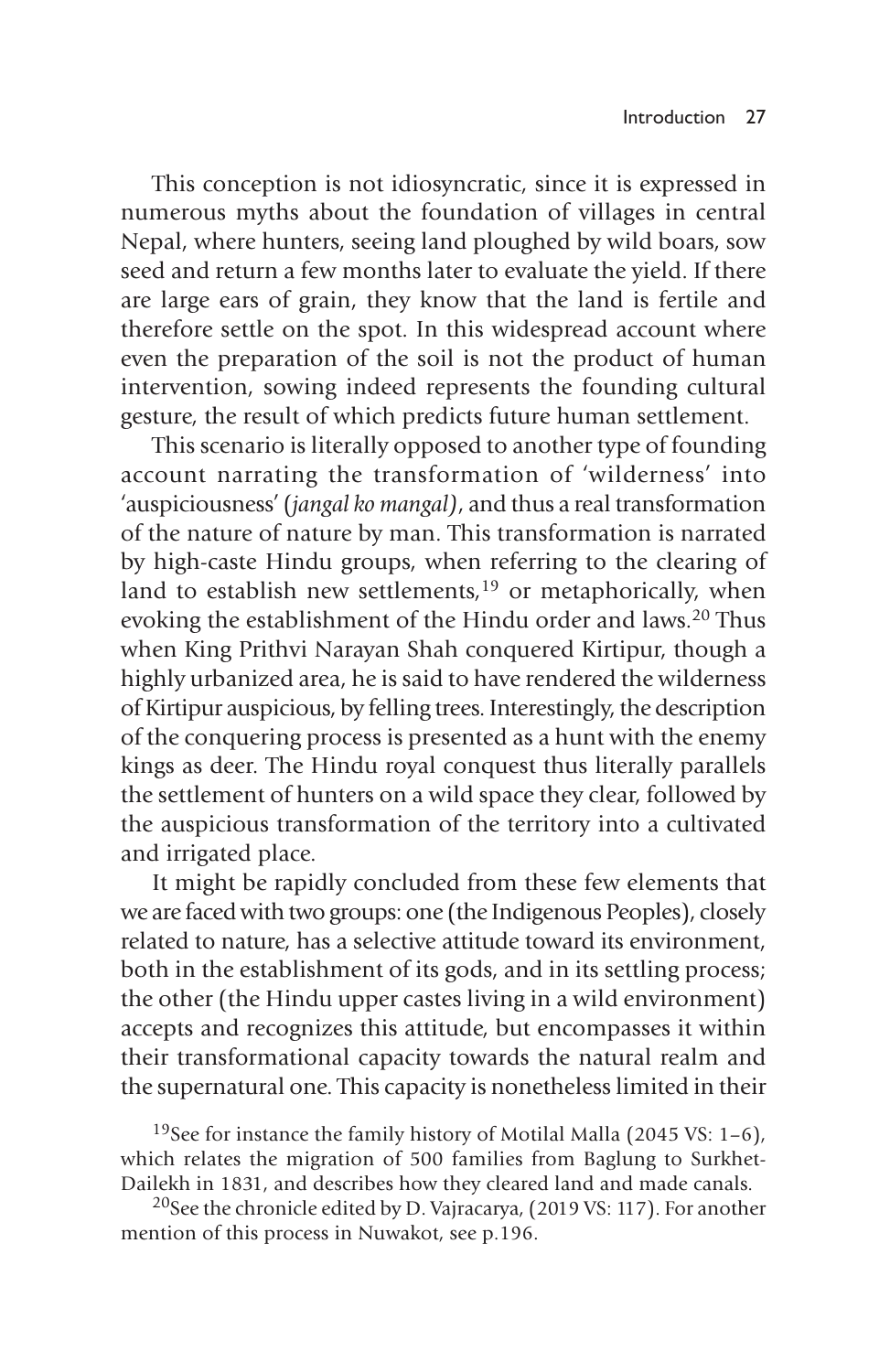understanding: temporally limited in the case of the gods, who are invoked in some object or symbol for the time of the ritual only; spatially limited since the high caste's ability to transform the wilderness into auspiciousness is only made possible by cultivating rice. The absence of rice prevents them from following their culture, especially their crucial *samskar*, or lifecycle rituals. As a matter of fact, it is possible to correlate the settlements of high-caste Hindus with rice cultivation throughout the Himalayas.

However, the situation is even more complicated; since rice, being a cultivated plant, is considered something of a pollutant, it must not be offered to the purest deities who only accept wild food, just like ascetics. The wildest regions are thus considered the purest because they are less contaminated by human activity. Yet, they are not compatible with the life of a householder, whose duty is to perform *samskar*.

Here the valorization of untouched nature coexists with the need for transforming space into a properly cultural zone, i.e., a cultivated one. The paradox is formulated in the literally opposite meanings attributed to the expression, *jangal ko mangal.* This usually denotes the clearing of forest for settlement and can be translated as 'from wilderness: auspiciousness'; it is also sometimes used to laud the beauties of nature, in which case it has the opposite meaning of 'the auspiciousness of the wilderness['.21](#page--1-0) This inversion of the terms reveals a field of tension between ideas that co-exist among the Hindu population of the Himalayas, and within which the indigenous groups have managed in various ways to preserve a distinct identity.

#### References

Ackerman, Kenneth. nd. 'The Dreaming, an Australian World View'. *[www.udel.edu](http://www.udel.edu)*.

[21S](#page--1-0)ee for instance the poem entitled 'jangalko mangal' by Dilliraman Dhakal (2040 VS: 12–13).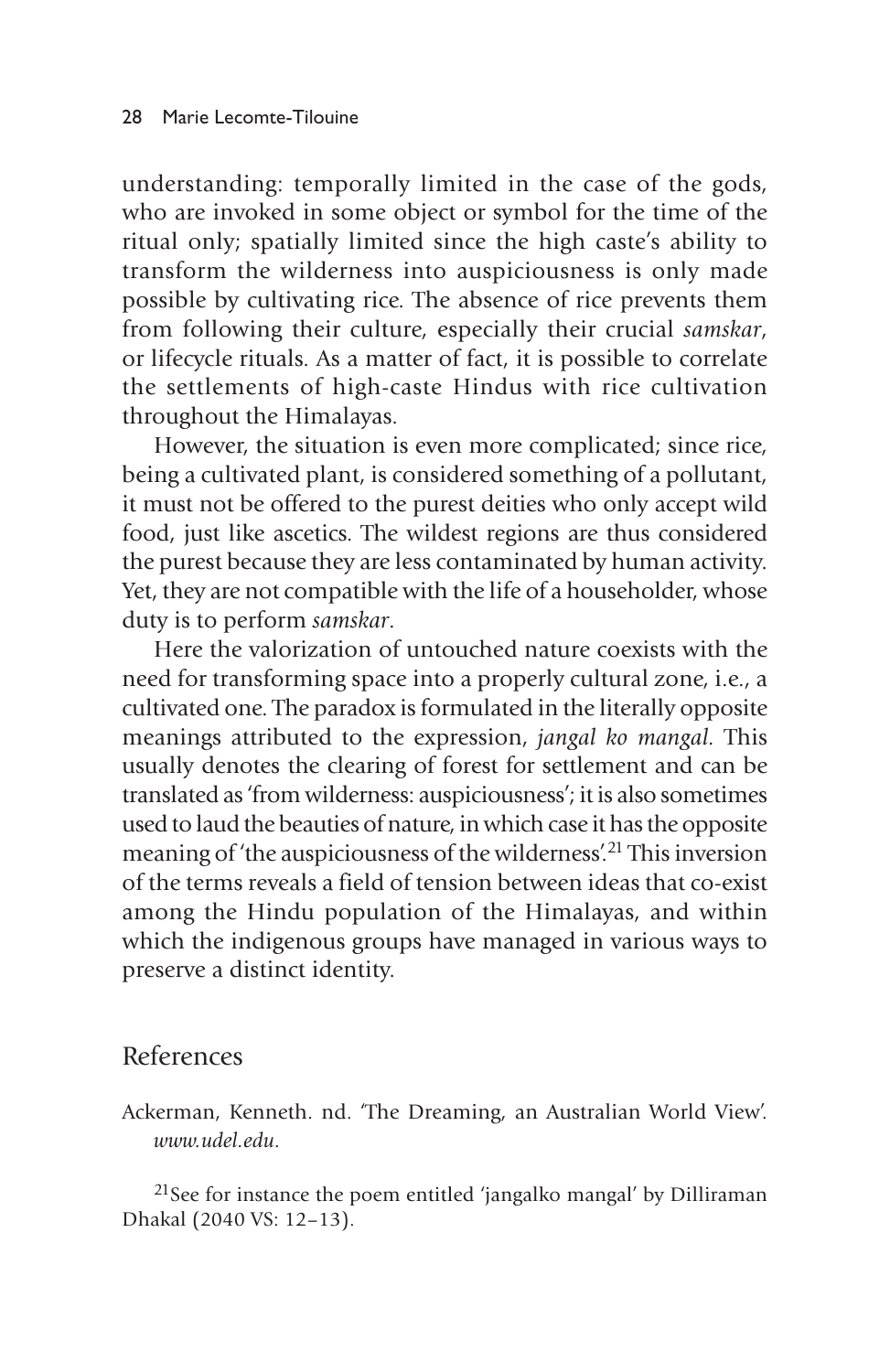- Bensa, Alban. 2006. *La fin de l'exotisme*. *Essais d'anthropologie critique*. Toulouse: Anacharsis.
- Binde, Per. 2001. 'Nature in Roman Catholic Tradition'. *Anthropological Quarterly* 74 (1): 15–27.
- Campbell, Ben. 2005. 'Changing Protection Policies and Ethnographies of Environmental Engagement'. *Conservation and Society* 3 (2): 280– 322.
- Chambard, Jean-Luc. 1994. 'Les violences d'un village hindou'. In D. Vidal *et al*. eds. *Violences et non-violences en Inde*. Collection 'Purushartha' 16. Paris: EHESS. pp. 61–80.
- Descola, Philippe. 1992. 'Societies of nature and the nature of societies'. In A. Kuper ed. *Conceptualizing Society*. London: Routledge. pp. 107–26.
	- 2005. *Par-delà nature et culture*. Paris: Gallimard.
- Descola, P. and G. Pálsson, eds. 1996. *Nature and Society: Anthropological Perspectives*. London: Routledge.
- Dhakal, Dilliraman. 2040 VS (1983). *Nepalko prakritik saudarya ra Shah vamshako den* [*Natural Beauty of Nepal and the Shah Clan's Contribution*]. Kaski: author.
- Escobar, Arturo. 1999. 'After Nature: Steps to an Antiessentialist Political Ecology'. *Current Anthropology* 40: 1–30.
- Hadot, Michel. 2004. *Le voile d'Isis. Essai sur l'histoire de l'idée de nature*. Paris: Gallimard.
- Haudricourt, André-George. 1964. 'Nature et culture dans la civilisation de l'igname: l'origine des clones et des clans'. *L'Homme* 4: 93–104.
- Hitchcock, John. 1967. 'A Nepalese Shamanism and the Classic Inner Asian Tradition'. *History of Religions* 7 (2): 149–58.
- Horowitz, L.S. 2001. 'Perceptions of Nature and Responses to Environmental Degradation in New Caledonia'. *Ethnology* 40 (3): 237–50.
- Katerina. 'Concerns'. *The Macedonian Digest*. February 2006. *[www.maknews.com](http://www.maknews.com)*.
- Lecomte-Tilouine, M. 1996. 'Le culte de la déesse-terre chez les Magar du Népal'. *Diogène* 174: 24–39.
- Malla, Motilal. 2045 VS (1988). *Surkhet-Dailekhko serophero* [*The Environs of Surkhet-Dailekh*]. Birendranagar, Surkhet: G.B. Malla.
- Roger, A and F. Guéry eds. 1991. *Maîtres et Protecteurs de la Nature*. Seyssel: Champ Vallon.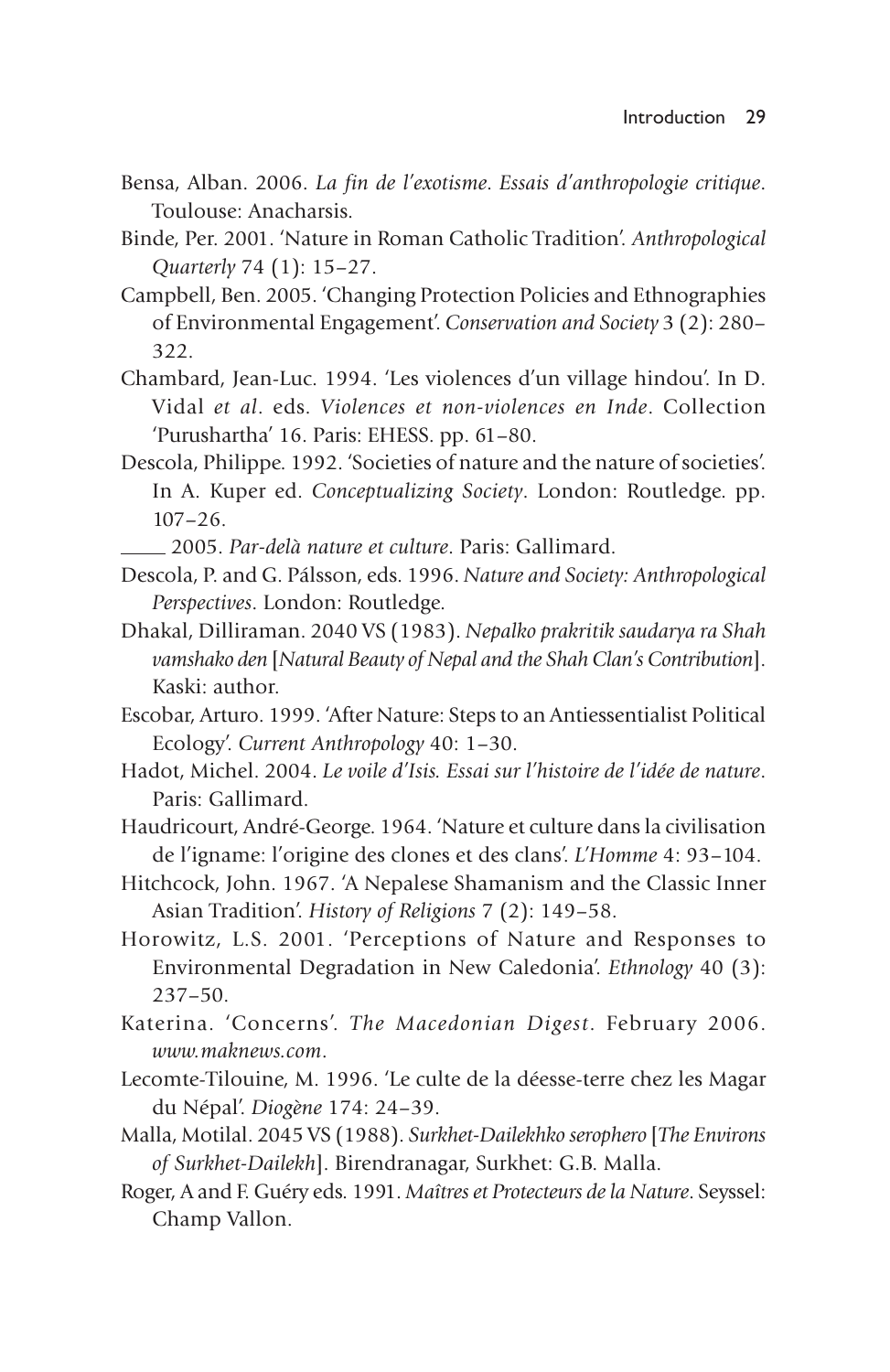- 30 Marie Lecomte-Tilouine
- Sharma, Shantiraj. 1995, *Khas-Kirat samskriti* [*Khas-Kirat Culture*]. Silgadhi: Nepali Sahitya Pracar Samiti.
- Shoemaker, A. 2004. *Black Words, White Page: Aboriginal Literature 1929– 1988*. Melbourne: ANU E Press, *[http://epress.anu.edu.au.](http://www.epress.anu.edu.au)*
- Strathern, Marilyn, 1980. 'No Nature, No Culture: The Hagen Case'. In C. MacCormack and M. Strathern eds. *Nature, Culture and Gender.* Cambridge: Cambridge University Press. pp. 174–222.
- Vajracarya, Dhanavajra, ed. 2019 VS (1962) *Pandit Sundaranandavicarit triratna-saundarya-gatha*. Kathmandu: Nepal Samskritik Parishad.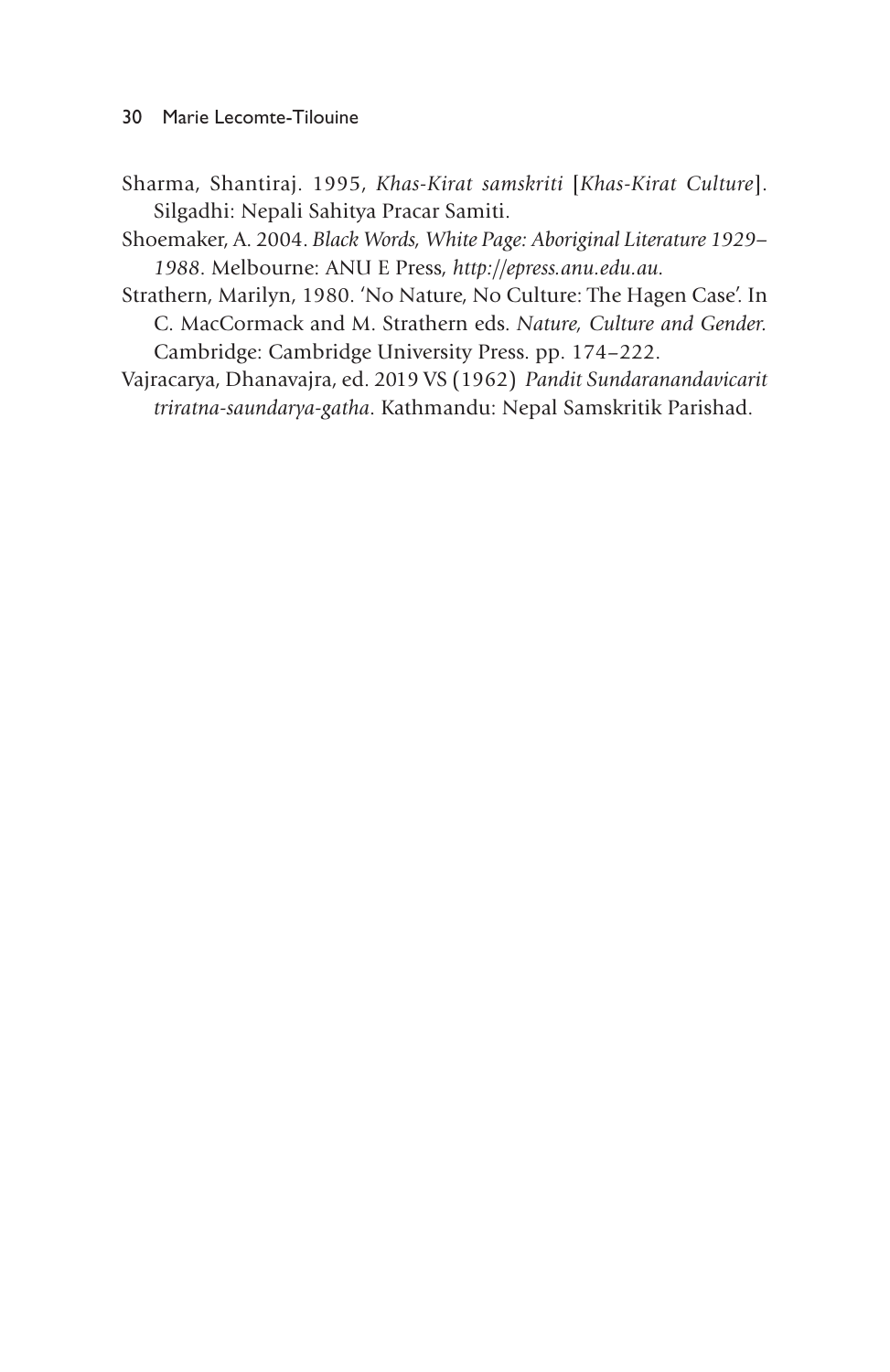### PART I

## HINDUISM, BUDDHISM, [ISLAM AND SHAMANISM](#page--1-0)